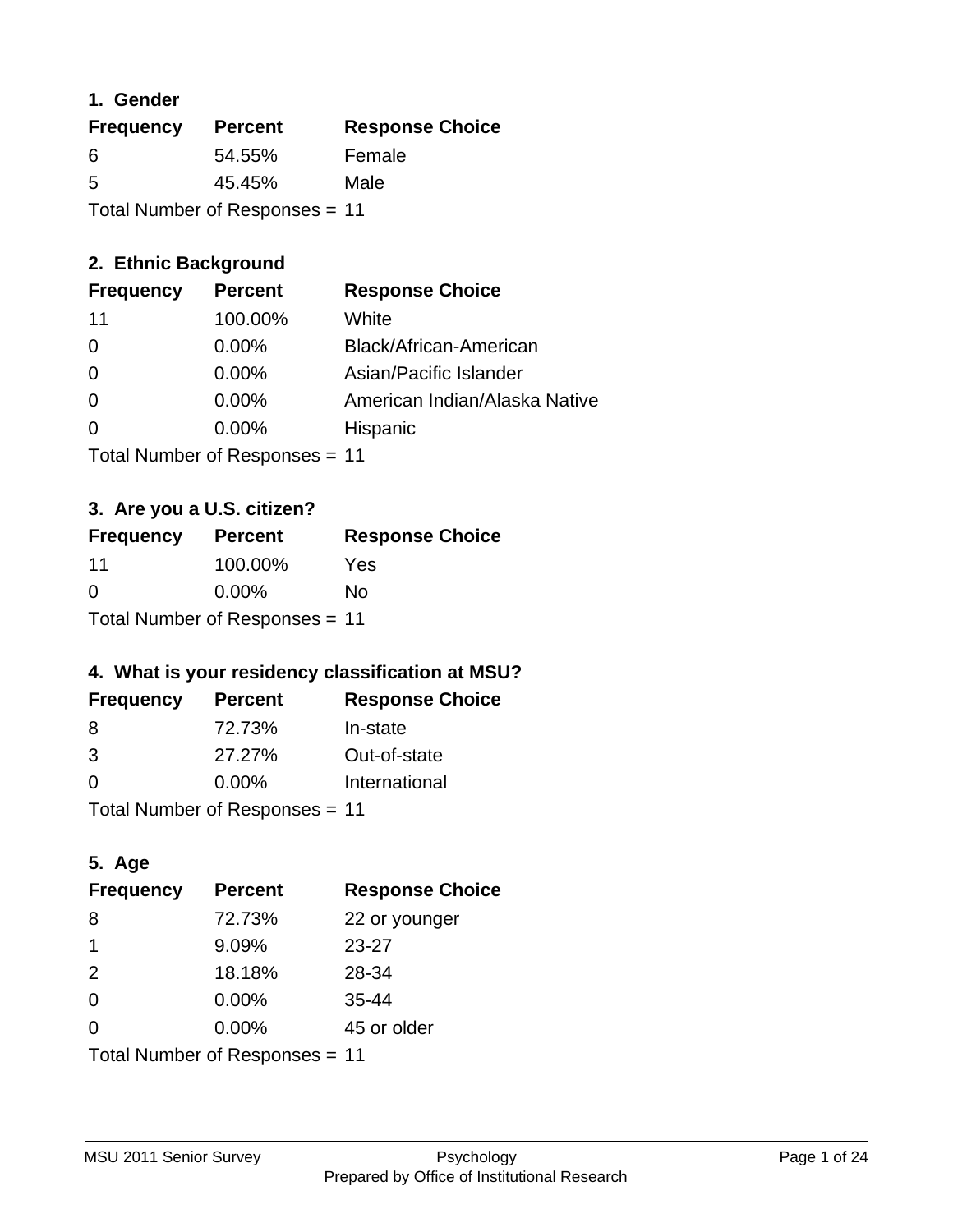**6. Has either of your parents received a bachelor's degree?**

| <b>Frequency</b>               | <b>Percent</b> | <b>Response Choice</b> |
|--------------------------------|----------------|------------------------|
| 7                              | 63.64%         | Yes                    |
| 4                              | 36.36%         | No                     |
| Total Number of Responses = 11 |                |                        |

## **7. Has either of your parents received a degree from Murray State?**

| <b>Frequency</b> | <b>Percent</b> | <b>Response Choice</b> |
|------------------|----------------|------------------------|
| 2                | 18.18%         | Yes                    |
| -9               | 81.82%         | No                     |

Total Number of Responses = 11

### **8. What was your original entry status to MSU?**

| <b>Frequency</b> | <b>Percent</b>                  | <b>Response Choice</b>                           |
|------------------|---------------------------------|--------------------------------------------------|
| 5                | 45.45%                          | Freshman                                         |
| 5                | 45.45%                          | Transfer from community college/technical school |
| $\mathbf{1}$     | $9.09\%$                        | Transfer from 4-yr institution                   |
|                  | $Total Number of Doeponee = 11$ |                                                  |

Total Number of Responses = 11

### **9. If transfer student, how many credits were transferred?**

| <b>Frequency</b> | <b>Percent</b>             | <b>Response Choice</b> |
|------------------|----------------------------|------------------------|
| -0               | $0.00\%$                   | 12 or fewer            |
| -3               | 50.00%                     | $13 - 30$              |
| -1               | 16.67%                     | $31 - 60$              |
| 2                | 33.33%                     | Over <sub>60</sub>     |
|                  | Total Number of Deepersoon |                        |

Total Number of Responses = 6

# **10. If transfer student, approximately what percent of your University Studies (general education) classes did you take at Murray State?**

| <b>Frequency</b> | <b>Percent</b>                  | <b>Response Choice</b> |
|------------------|---------------------------------|------------------------|
| 2                | 33.33%                          | Under 25%              |
| 2                | 33.33%                          | 25-49%                 |
| $\Omega$         | $0.00\%$                        | 50-74%                 |
| 2                | 33.33%                          | 75-100%                |
|                  | Total Number of Responses = $6$ |                        |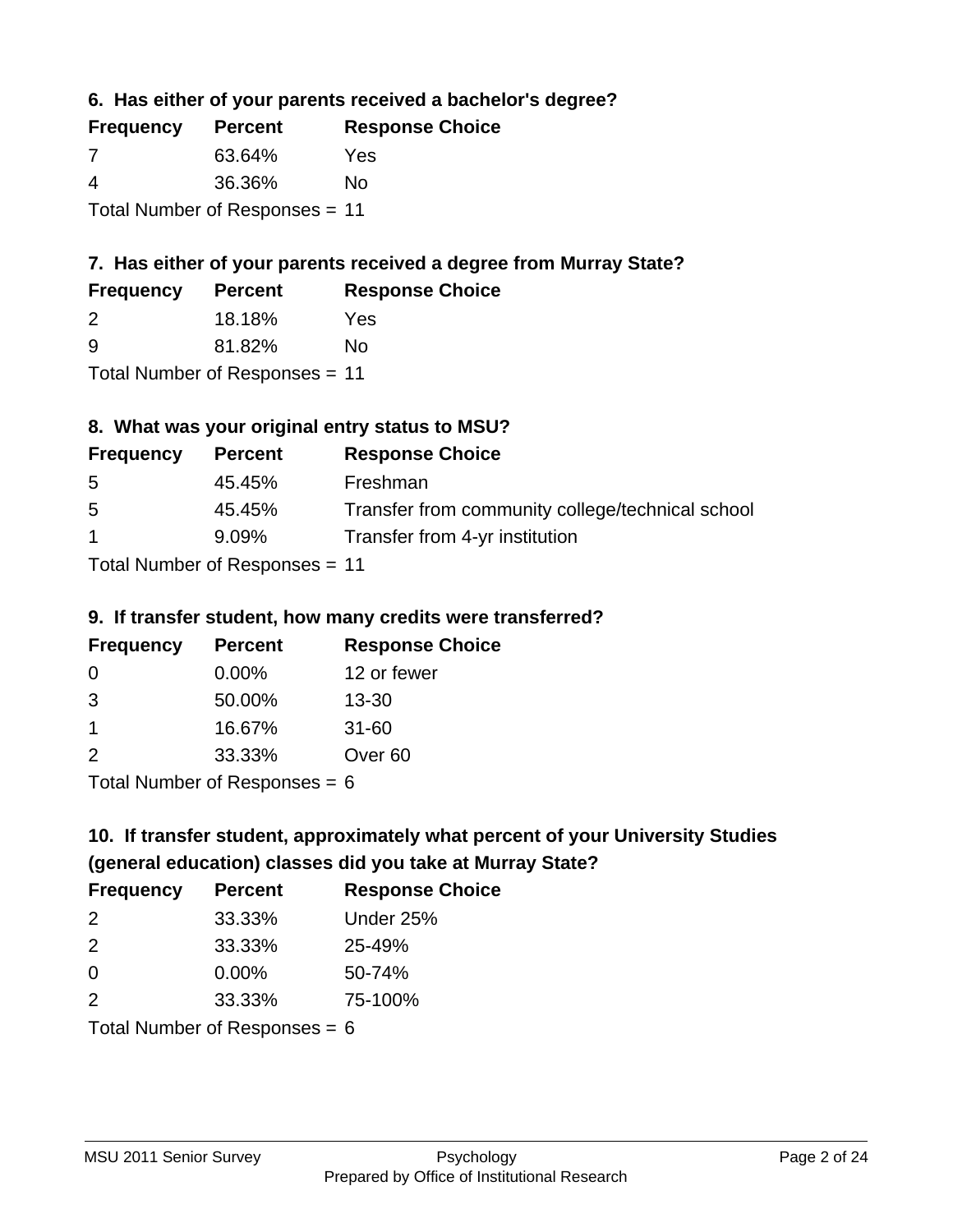### **11. What has been your attendance status at MSU?**

| <b>Frequency</b>               | <b>Percent</b> | <b>Response Choice</b>     |
|--------------------------------|----------------|----------------------------|
| 11                             | 100.00%        | <b>Primarily full-time</b> |
| $\Omega$                       | $0.00\%$       | <b>Primarily part-time</b> |
| Total Number of Responses = 11 |                |                            |

### **12. In which Residential College are you a member?**

| <b>Frequency</b> | <b>Percent</b> | <b>Response Choice</b>            |
|------------------|----------------|-----------------------------------|
| 1                | 9.09%          | Do not know                       |
| 0                | $0.00\%$       | <b>Clark College</b>              |
| 1                | 9.09%          | <b>Elizabeth College</b>          |
|                  | 9.09%          | <b>Franklin-Springer Colleges</b> |
| 2                | 18.18%         | <b>Hart College</b>               |
| 2                | 18.18%         | <b>Hester College</b>             |
|                  | 9.09%          | <b>Regents College</b>            |
|                  | 9.09%          | <b>Richmond College</b>           |
|                  | 18.18%         | <b>White College</b>              |

Total Number of Responses = 11

# **13. Have you ever received any type of Financial Aid while at MSU? (Scholarships, grants, work-study, etc.)**

| <b>Frequency</b>               | <b>Percent</b> | <b>Response Choice</b> |  |
|--------------------------------|----------------|------------------------|--|
| 9                              | 81.82%         | Yes                    |  |
| $\mathcal{P}$                  | 18.18%         | No                     |  |
| Total Number of Responses = 11 |                |                        |  |

# **14. What degree are you seeking at this time?**

| <b>Frequency</b> | <b>Percent</b>                 | <b>Response Choice</b> |
|------------------|--------------------------------|------------------------|
| 0                | $0.00\%$                       | Associate              |
| 11               | 100.00%                        | <b>Baccalaureate</b>   |
|                  | Total Number of Responses = 11 |                        |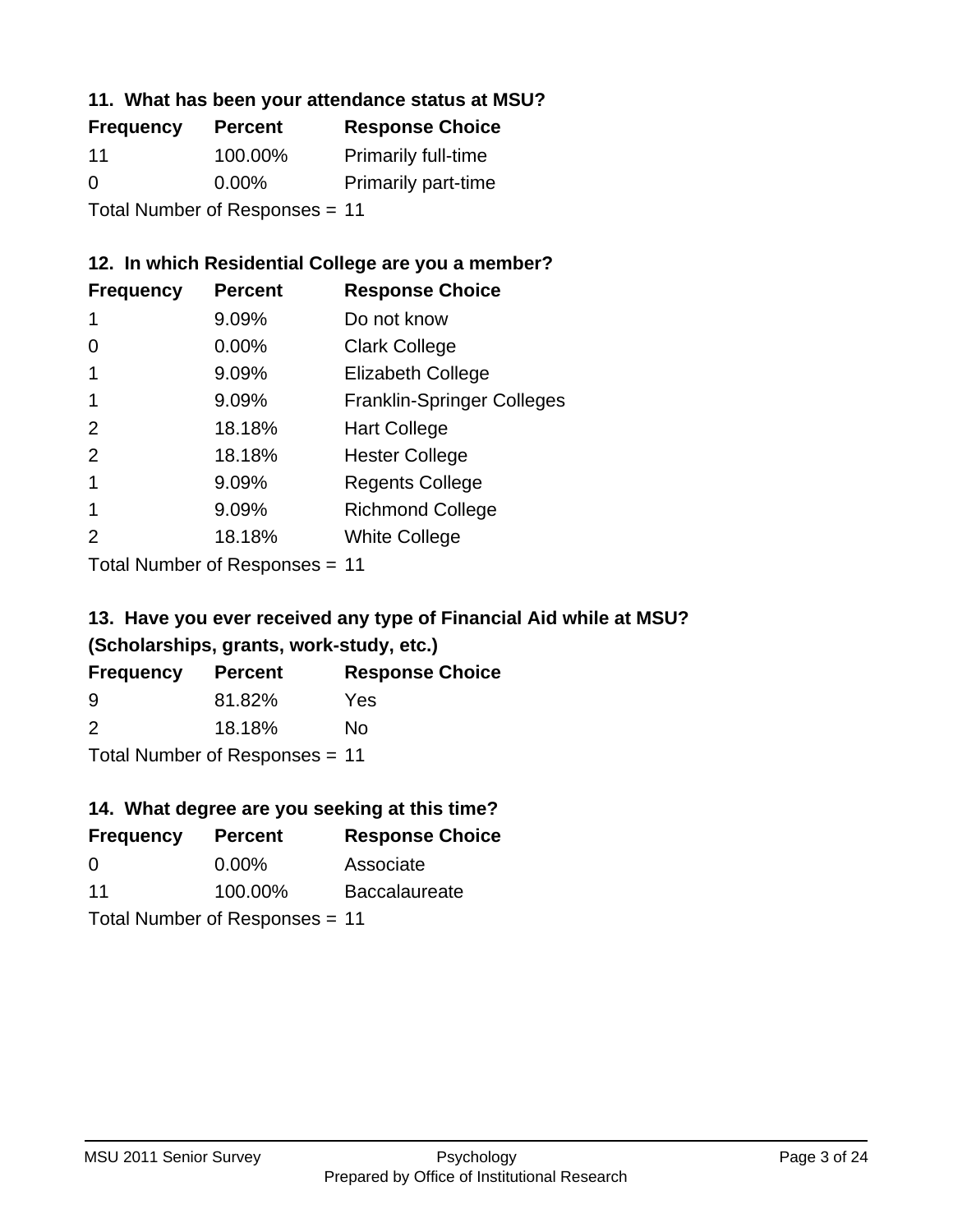**15. How many years will it take you to complete your degree from the point of your initial enrollment in college (including any time at a previous institution)?**

| <b>Frequency</b> | <b>Percent</b> | <b>Response Choice</b> |
|------------------|----------------|------------------------|
| -1               | 9.09%          | Two                    |
| 2                | 18.18%         | <b>Three</b>           |
| $\overline{4}$   | 36.36%         | Four                   |
| 3                | 27.27%         | Five                   |
| 0                | 0.00%          | <b>Six</b>             |
|                  | 9.09%          | More than six          |
|                  |                |                        |

Total Number of Responses = 11

#### **16. In what range does your grade point average fall?**

| <b>Frequency</b> | <b>Percent</b> | <b>Response Choice</b> |
|------------------|----------------|------------------------|
| 0                | $0.00\%$       | $2.00 - 2.50$          |
| $\mathcal{P}$    | 18.18%         | $2.51 - 3.00$          |
| -5               | 45.45%         | $3.01 - 3.50$          |
| 4                | 36.36%         | $3.51 - 4.00$          |
|                  |                |                        |

Total Number of Responses = 11

# **They are used to sort the data, and do not appear in this table Questions 17 and 18 relate to department and program information.**

#### **19. For what purpose did you enroll at MSU?**

| <b>Frequency</b> | <b>Percent</b>                 | <b>Response Choice</b>                    |
|------------------|--------------------------------|-------------------------------------------|
| 0                | $0.00\%$                       | To receive an associate degree            |
| 11               | 100.00%                        | To receive a baccalaureate degree         |
| $\overline{0}$   | $0.00\%$                       | To take a few job related courses         |
| $\Omega$         | $0.00\%$                       | To transfer to another college/university |
|                  | Total Number of Responses = 11 |                                           |

# **20. What is the highest degree you eventually hope to receive?**

| <b>Frequency</b>           | <b>Percent</b> | <b>Response Choice</b> |
|----------------------------|----------------|------------------------|
| 0                          | $0.00\%$       | Associate              |
| $\mathbf 1$                | 9.09%          | <b>Baccalaureate</b>   |
| 2                          | 18.18%         | Graduate               |
| 8                          | 72.73%         | Professional           |
| Tatal Number of Desperance |                |                        |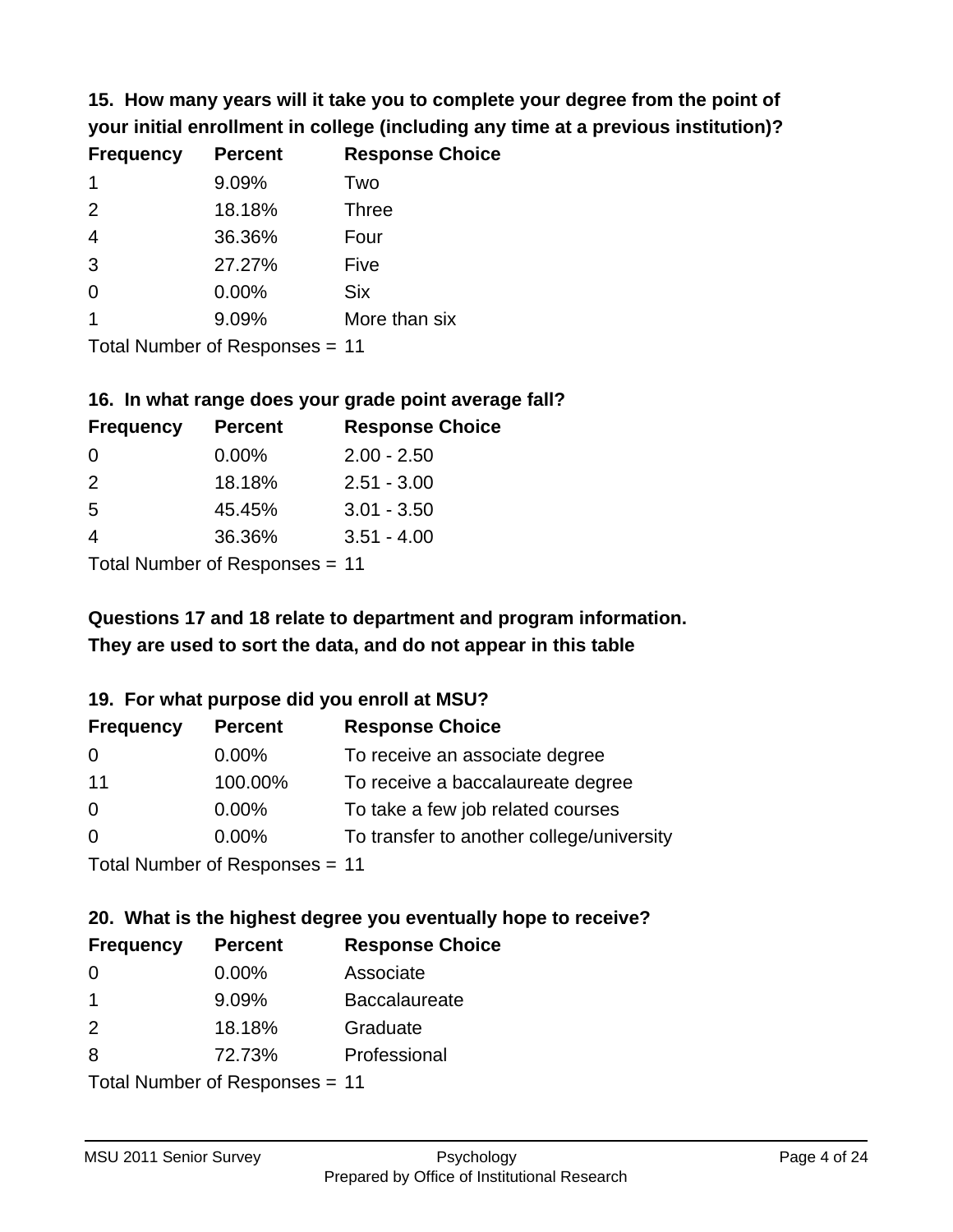#### **21. Which best describes your situation?**

| <b>Frequency</b> | <b>Percent</b> | <b>Response Choice</b>               |
|------------------|----------------|--------------------------------------|
| -5               | 45.45%         | Did not change major/area            |
|                  | $9.09\%$       | Did not initially declare major/area |
| -5               | 45.45%         | Changed major/area                   |
|                  |                |                                      |

Total Number of Responses = 11

### **22. While school was in session during the past year, how many hours per week, on average, did you work for pay?**

| <b>Frequency</b> | <b>Percent</b> | <b>Response Choice</b> |
|------------------|----------------|------------------------|
| 2                | 18.18%         | Did not work           |
| $\overline{1}$   | 9.09%          | Worked 1-10 hrs        |
| 3                | 27.27%         | Worked 11-20 hrs       |
| $\overline{4}$   | 36.36%         | Worked 21-30 hrs       |
| $\overline{1}$   | 9.09%          | Worked 31-40 hrs       |
| $\Omega$         | 0.00%          | Worked over 40 hrs     |
|                  |                |                        |

Total Number of Responses = 11

#### **23. For the most part, were classes offered at times convenient to you?**

| <b>Frequency</b>               | <b>Percent</b> | <b>Response Choice</b> |
|--------------------------------|----------------|------------------------|
| 10                             | 90.91%         | Yes                    |
| -1                             | $9.09\%$       | No.                    |
| Total Number of Responses = 11 |                |                        |

#### **24. If no, what time would you have preferred?**

| <b>Frequency</b>                | <b>Percent</b> | <b>Response Choice</b> |
|---------------------------------|----------------|------------------------|
| -1                              | 50.00%         | Late afternoon         |
| $\Omega$                        | 0.00%          | Evening                |
| $\Omega$                        | $0.00\%$       | Weekend                |
| -1                              | 50.00%         | During the day         |
| Total Number of Responses $= 2$ |                |                        |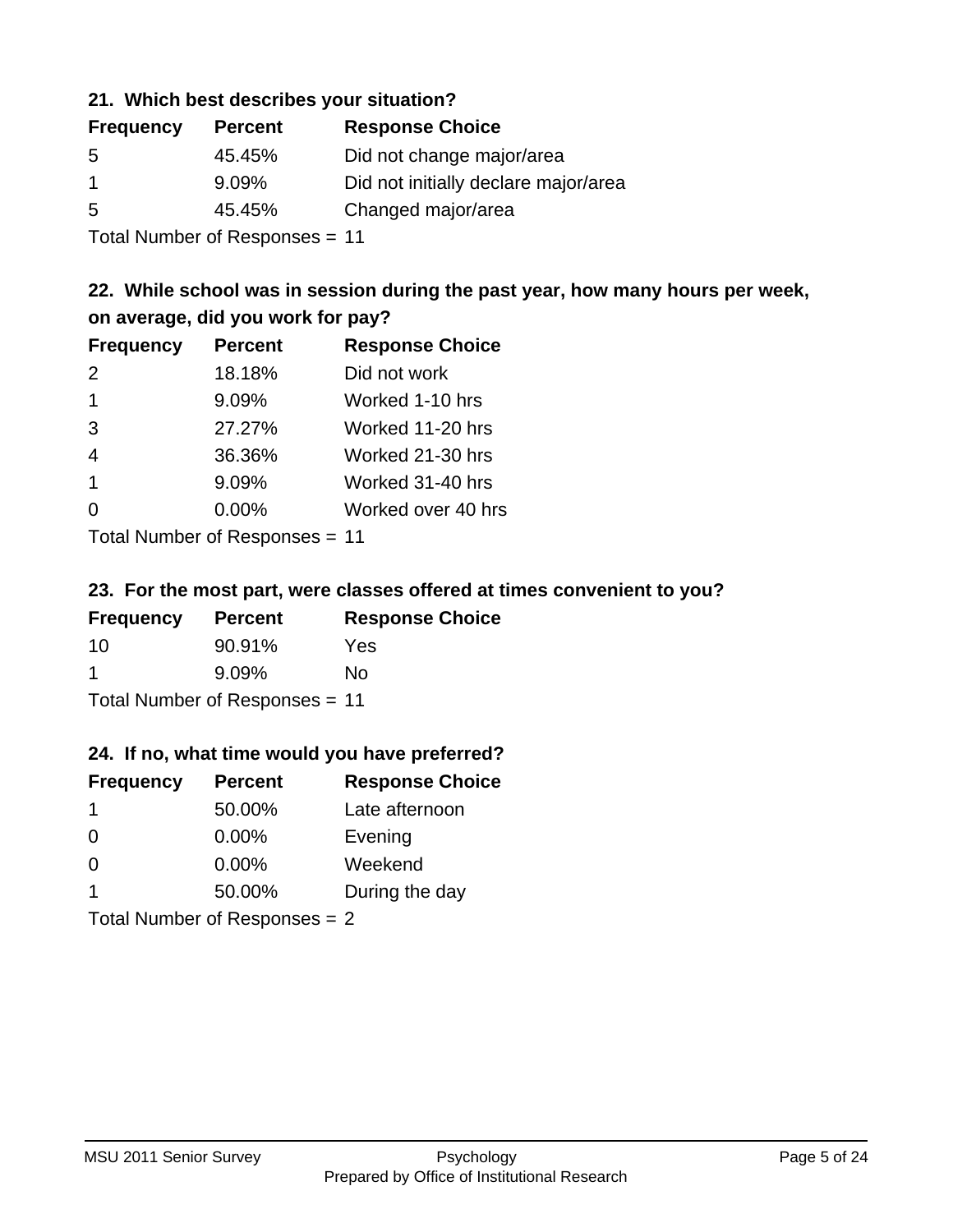# **25. Which best describes the location where you completed the majority of your**

| coursework? |  |
|-------------|--|
|-------------|--|

| <b>Frequency</b> | <b>Percent</b>                 | <b>Response Choice</b> |
|------------------|--------------------------------|------------------------|
| 10               | 90.91%                         | Murray                 |
| 0                | 0.00%                          | Paducah                |
| 0                | 0.00%                          | Ft. Campbell           |
| 0                | 0.00%                          | Madisonville           |
| 1                | 9.09%                          | Hopkinsville           |
| 0                | $0.00\%$                       | Henderson              |
| 0                | 0.00%                          | On the Internet        |
| 0                | 0.00%                          | Other                  |
|                  | Total Number of Responses = 11 |                        |

#### **26. Did you take any online courses while at Murray State?**

| <b>Frequency</b> | <b>Percent</b>                 | <b>Response Choice</b> |
|------------------|--------------------------------|------------------------|
| -1               | $9.09\%$                       | Yes                    |
| .10              | 90.91%                         | No.                    |
|                  | Total Number of Responses = 11 |                        |

# **27. Did it take you an extra semester or more to complete degree requirements at Murray State?**

| <b>Frequency</b>               | <b>Percent</b> | <b>Response Choice</b> |  |  |
|--------------------------------|----------------|------------------------|--|--|
| 6                              | 54.55%         | Yes                    |  |  |
| .5                             | 45.45%         | No                     |  |  |
| Total Number of Responses = 11 |                |                        |  |  |

**28. If yes, why did it take you an extra semester or more?**

| 20. II YES, WITY UIU IL LANG YOU AIT GALLA SCITIGSIGI OF HIOTG! |                                |                                                              |  |  |
|-----------------------------------------------------------------|--------------------------------|--------------------------------------------------------------|--|--|
| <b>Frequency</b>                                                | <b>Percent</b>                 | <b>Response Choice</b>                                       |  |  |
| 2                                                               | 33.33%                         | Work obligation limited my enrollment.                       |  |  |
| $\mathbf 0$                                                     | $0.00\%$                       | Family obligations limited my enrollment.                    |  |  |
| $\mathbf 0$                                                     | $0.00\%$                       | Tuition and other costs of attendance limited my enrollment. |  |  |
| $\overline{4}$                                                  | 66.67%                         | A decision to change majors added to my requirements.        |  |  |
| $\mathbf 0$                                                     | $0.00\%$                       | A required course or courses were not offered.               |  |  |
| $\overline{0}$                                                  | $0.00\%$                       | Credits were lost transferring to Murray State.              |  |  |
| $\overline{0}$                                                  | $0.00\%$                       | Other                                                        |  |  |
|                                                                 | Total Number of Responses $-6$ |                                                              |  |  |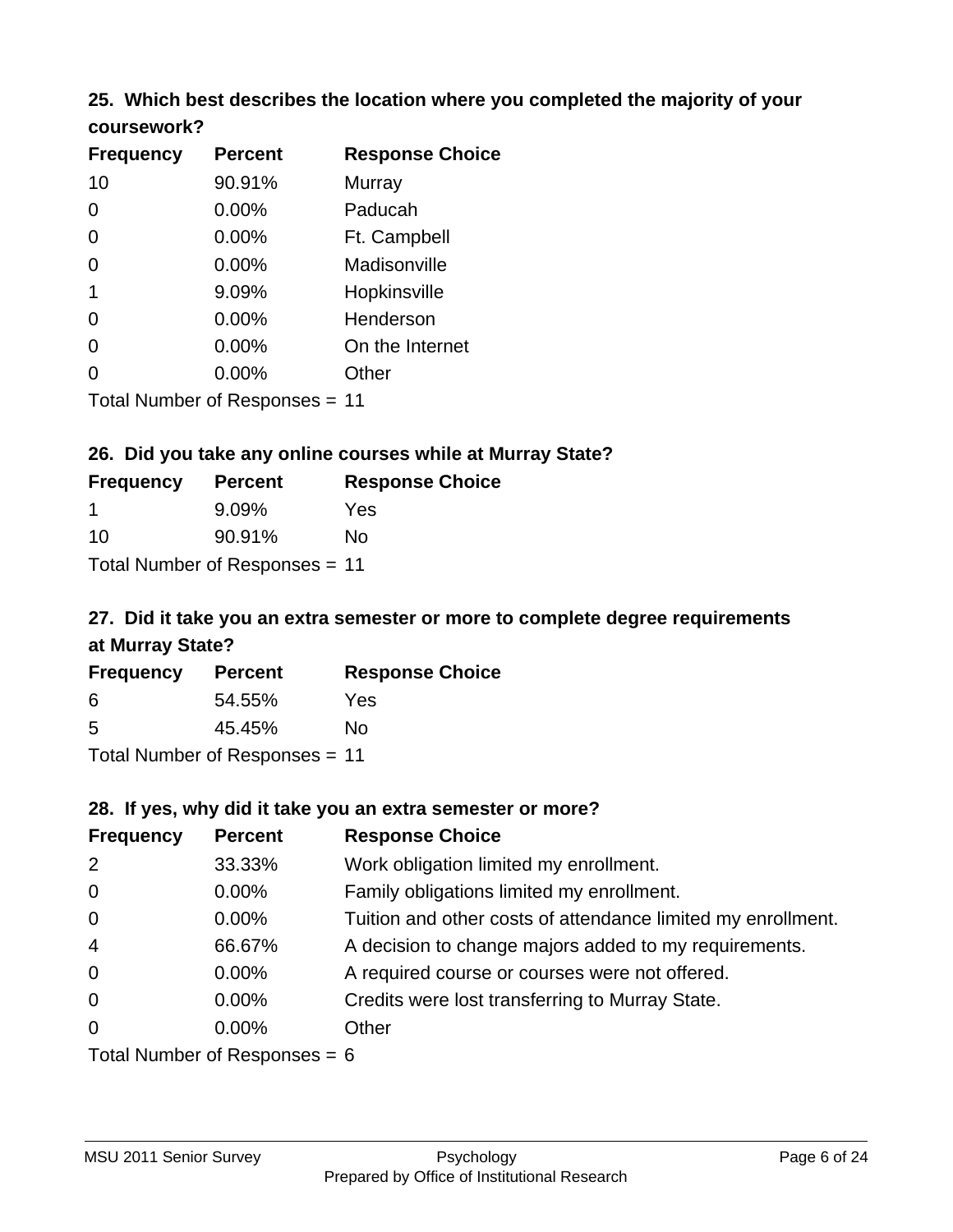### **29. Did you have trouble getting any course(s) you needed while at Murray State?**

| <b>Frequency</b>               | <b>Percent</b> | <b>Response Choice</b> |  |
|--------------------------------|----------------|------------------------|--|
| -3                             | 27.27%         | Yes                    |  |
| -8                             | 72.73%         | N٥                     |  |
| Total Number of Responses = 11 |                |                        |  |

#### **30. If yes, why did you have trouble getting the course?**

| <b>Frequency</b> | <b>Percent</b>               | <b>Response Choice</b>                                |
|------------------|------------------------------|-------------------------------------------------------|
| 3                | 100.00%                      | Not offered the semester I needed it.                 |
| $\overline{0}$   | $0.00\%$                     | Not offered at hours convenient to my work schedule.  |
| $\overline{0}$   | $0.00\%$                     | Not offered at hours suitable for my school schedule. |
| $\overline{0}$   | $0.00\%$                     | All course sections were closed.                      |
| $\overline{0}$   | $0.00\%$                     | I was unaware of the prerequisites for the course.    |
|                  | $\tau$ . The state of $\sim$ |                                                       |

Total Number of Responses = 3

### **31. Which statement best describes your experience with off-campus coop/internship?**

| <b>Frequency</b> | <b>Percent</b>                | <b>Response Choice</b>             |
|------------------|-------------------------------|------------------------------------|
| 10               | 90.91%                        | Cannot judge, I did not have one.  |
| $\Omega$         | $0.00\%$                      | My experience was very valuable.   |
| $\mathbf{1}$     | 9.09%                         | My experience was valuable.        |
| $\Omega$         | $0.00\%$                      | My experience was of little value. |
| $\Omega$         | 0.00%                         | My experience was of no value.     |
|                  | $T$ and Number and Decomposed |                                    |

Total Number of Responses = 11

# **32. Which statement best describes your experience with on-campus faculty-directed research, scholarly, or creative project?**

| <b>Frequency</b> | <b>Percent</b>            | <b>Response Choice</b>             |
|------------------|---------------------------|------------------------------------|
| 2                | 18.18%                    | Cannot judge; I did not have one.  |
| 5                | 45.45%                    | My experience was very valuable.   |
| $\overline{4}$   | 36.36%                    | My experience was valuable.        |
| $\Omega$         | $0.00\%$                  | My experience was of little value. |
| $\Omega$         | 0.00%                     | My experience was of no value.     |
|                  | Total Number of Despanses |                                    |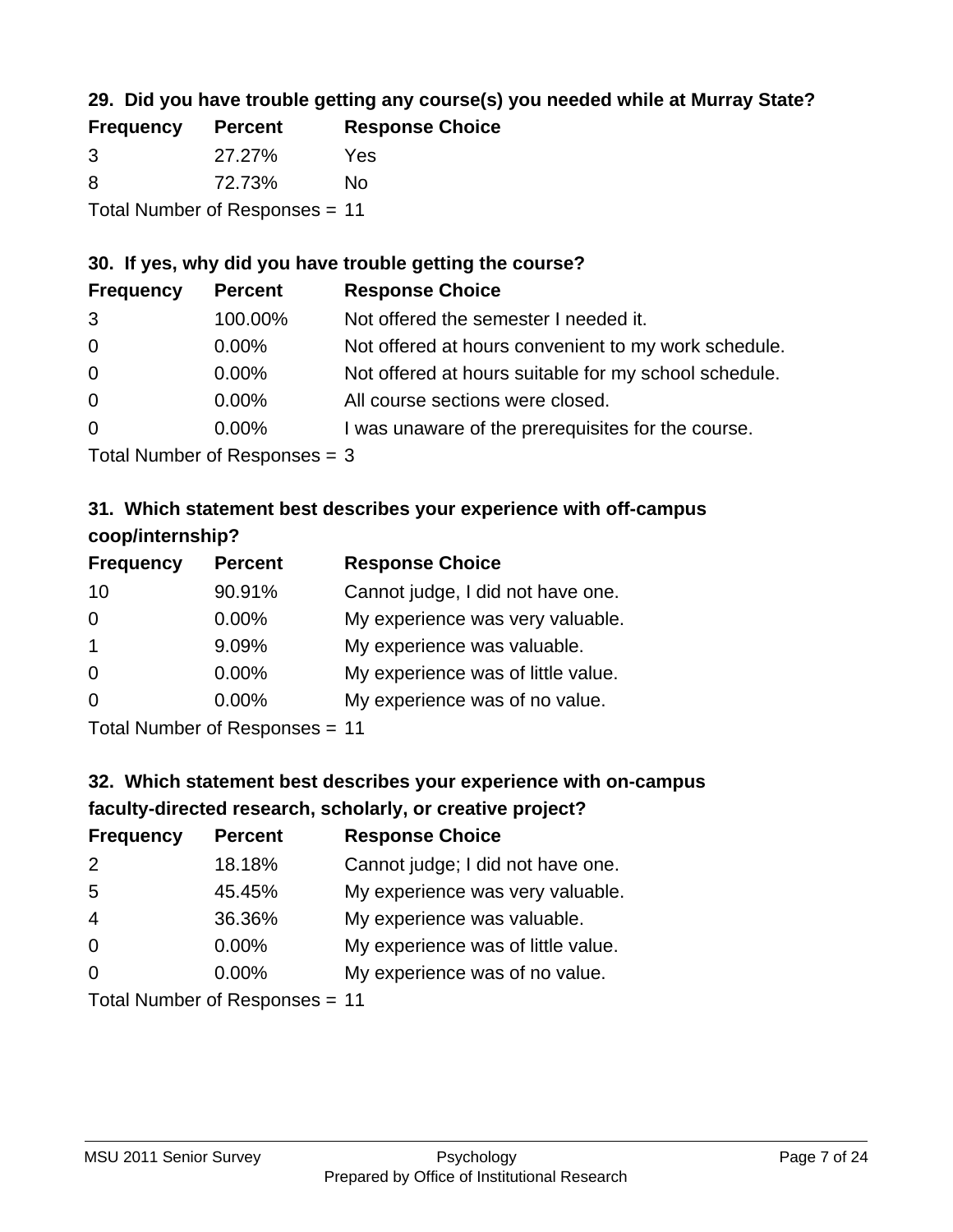#### **33. Which statement best describes your experience with academic advising in your major/area?**

| $\cdots$ your mapping out. |                |                                                       |
|----------------------------|----------------|-------------------------------------------------------|
| <b>Frequency</b>           | <b>Percent</b> | <b>Response Choice</b>                                |
| 0                          | $0.00\%$       | Cannot judge; I did not make use of the opportunity.  |
| 9                          | 81.82%         | I was satisfied with information my adviser provided. |
| 2                          | 18.18%         | Advice was inaccurate, incomplete, or misleading.     |
| $\overline{0}$             | $0.00\%$       | My adviser was not available.                         |
|                            |                |                                                       |

Total Number of Responses = 11

### **For questions 34-48, indicate the extent to which you were satisfied.**

| 34. Class size relative to type of course |  |  |  |  |  |  |  |  |
|-------------------------------------------|--|--|--|--|--|--|--|--|
|-------------------------------------------|--|--|--|--|--|--|--|--|

| <b>Frequency</b>               | <b>Percent</b> | <b>Response Choice</b> |  |  |
|--------------------------------|----------------|------------------------|--|--|
| 6                              | 54.55%         | Very satisfied         |  |  |
| -5                             | 45.45%         | Satisfied              |  |  |
| $\Omega$                       | 0.00%          | <b>Dissatisfied</b>    |  |  |
| $\Omega$                       | $0.00\%$       | Very dissatisfied      |  |  |
| Total Number of Responses - 11 |                |                        |  |  |

Total Number of Responses = 11

### **35. Out-of-class availability of faculty**

| <b>Frequency</b> | <b>Percent</b>            | <b>Response Choice</b> |
|------------------|---------------------------|------------------------|
| 4                | 36.36%                    | Very satisfied         |
| 6                | 54.55%                    | Satisfied              |
| -1               | 9.09%                     | <b>Dissatisfied</b>    |
| $\Omega$         | 0.00%                     | Very dissatisfied      |
|                  | Total Number of Desponses |                        |

Total Number of Responses = 11

### **36. Effectiveness of your high school preparation for college work**

| <b>Frequency</b> | <b>Percent</b>                 | <b>Response Choice</b> |
|------------------|--------------------------------|------------------------|
| -5               | 45.45%                         | Very satisfied         |
| 3                | 27.27%                         | Satisfied              |
| -1               | 9.09%                          | <b>Dissatisfied</b>    |
| 2                | 18.18%                         | Very dissatisfied      |
|                  | Total Number of Responses - 11 |                        |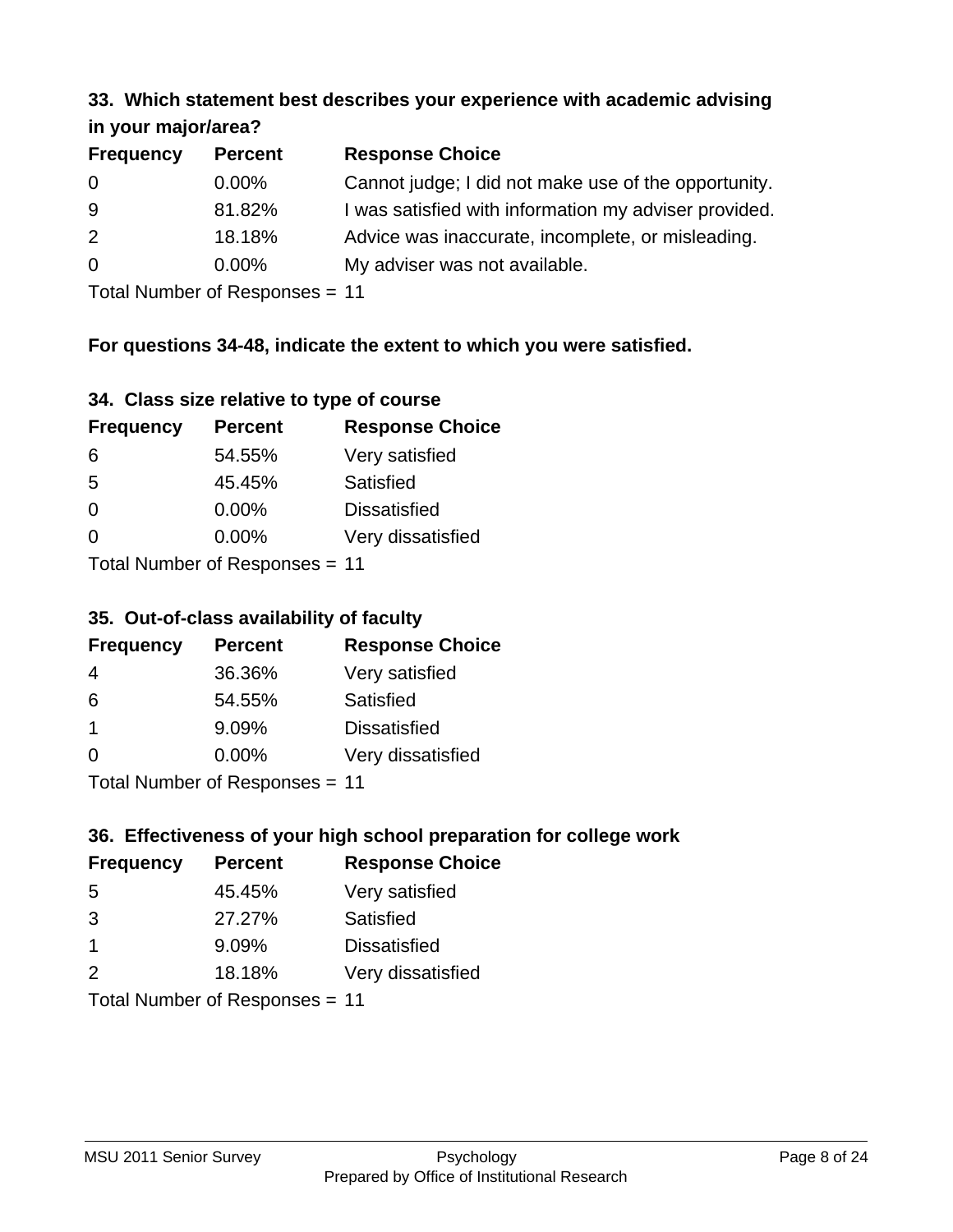### **37. Fairness of faculty in their treatment of individual students**

| <b>Frequency</b> | <b>Percent</b> | <b>Response Choice</b> |
|------------------|----------------|------------------------|
| 4                | 36.36%         | Very satisfied         |
| 6                | 54.55%         | Satisfied              |
| $\Omega$         | $0.00\%$       | <b>Dissatisfied</b>    |
|                  | 9.09%          | Very dissatisfied      |
|                  |                |                        |

Total Number of Responses = 11

#### **38. Overall quality of instruction at Murray State**

| <b>Frequency</b> | <b>Percent</b> | <b>Response Choice</b> |
|------------------|----------------|------------------------|
| 3                | 27.27%         | Very satisfied         |
| 8                | 72.73%         | Satisfied              |
| $\Omega$         | 0.00%          | <b>Dissatisfied</b>    |
| $\Omega$         | 0.00%          | Very dissatisfied      |
|                  |                |                        |

Total Number of Responses = 11

### **39. Quality of instruction in University Studies (General Education) courses**

| <b>Frequency</b> | <b>Percent</b> | <b>Response Choice</b> |
|------------------|----------------|------------------------|
| 2                | 18.18%         | Very satisfied         |
| 8                | 72.73%         | Satisfied              |
| $\overline{1}$   | 9.09%          | <b>Dissatisfied</b>    |
| $\Omega$         | 0.00%          | Very dissatisfied      |
|                  |                |                        |

Total Number of Responses = 11

#### **40. Quality of instruction in your major**

| <b>Frequency</b>                                      | <b>Percent</b> | <b>Response Choice</b> |
|-------------------------------------------------------|----------------|------------------------|
| 6                                                     | 54.55%         | Very satisfied         |
| 4                                                     | 36.36%         | Satisfied              |
| $\mathbf 1$                                           | 9.09%          | <b>Dissatisfied</b>    |
| $\Omega$                                              | 0.00%          | Very dissatisfied      |
| $T$ at all Matters because of $D$ are a second on $T$ |                |                        |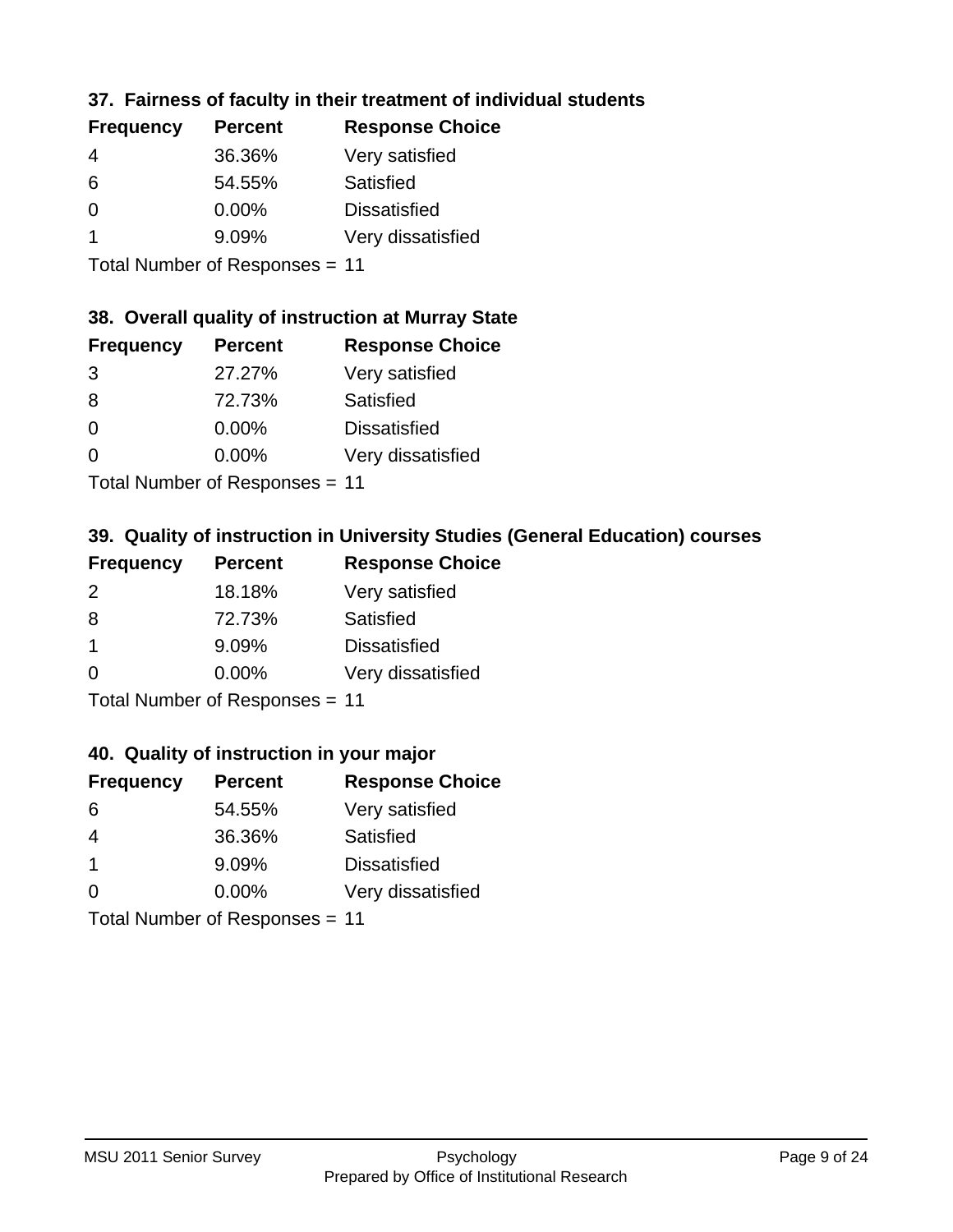### **41. Clarity of program objectives in your major**

| <b>Frequency</b> | <b>Percent</b> | <b>Response Choice</b> |
|------------------|----------------|------------------------|
| 3                | 27.27%         | Very satisfied         |
| 8                | 72.73%         | Satisfied              |
| 0                | $0.00\%$       | <b>Dissatisfied</b>    |
| n                | $0.00\%$       | Very dissatisfied      |
|                  |                |                        |

Total Number of Responses = 11

#### **42. Intellectual challenge of the academic program**

| <b>Frequency</b> | <b>Percent</b> | <b>Response Choice</b> |
|------------------|----------------|------------------------|
| 4                | 36.36%         | Very satisfied         |
| 7                | 63.64%         | Satisfied              |
| $\Omega$         | $0.00\%$       | <b>Dissatisfied</b>    |
| $\Omega$         | 0.00%          | Very dissatisfied      |
|                  |                |                        |

Total Number of Responses = 11

# **43. Encouragement and information from your major department for employment after graduation**

| <b>Frequency</b> | <b>Percent</b>             | <b>Response Choice</b> |
|------------------|----------------------------|------------------------|
| 1                | 9.09%                      | Very satisfied         |
| 6                | 54.55%                     | Satisfied              |
| $\overline{4}$   | 36.36%                     | <b>Dissatisfied</b>    |
| 0                | 0.00%                      | Very dissatisfied      |
|                  | Tatal Number of Desperance |                        |

Total Number of Responses = 11

# **44. Availability of opportunities to engage in a faculty-mentored research,**

### **scholarly, or creative project in your area of study/interest**

| <b>Frequency</b>           | <b>Percent</b> | <b>Response Choice</b> |
|----------------------------|----------------|------------------------|
| 2                          | 18.18%         | Very satisfied         |
| 8                          | 72.73%         | Satisfied              |
|                            | 9.09%          | <b>Dissatisfied</b>    |
| $\Omega$                   | 0.00%          | Very dissatisfied      |
| Tatal Manakan af Dagmanage |                |                        |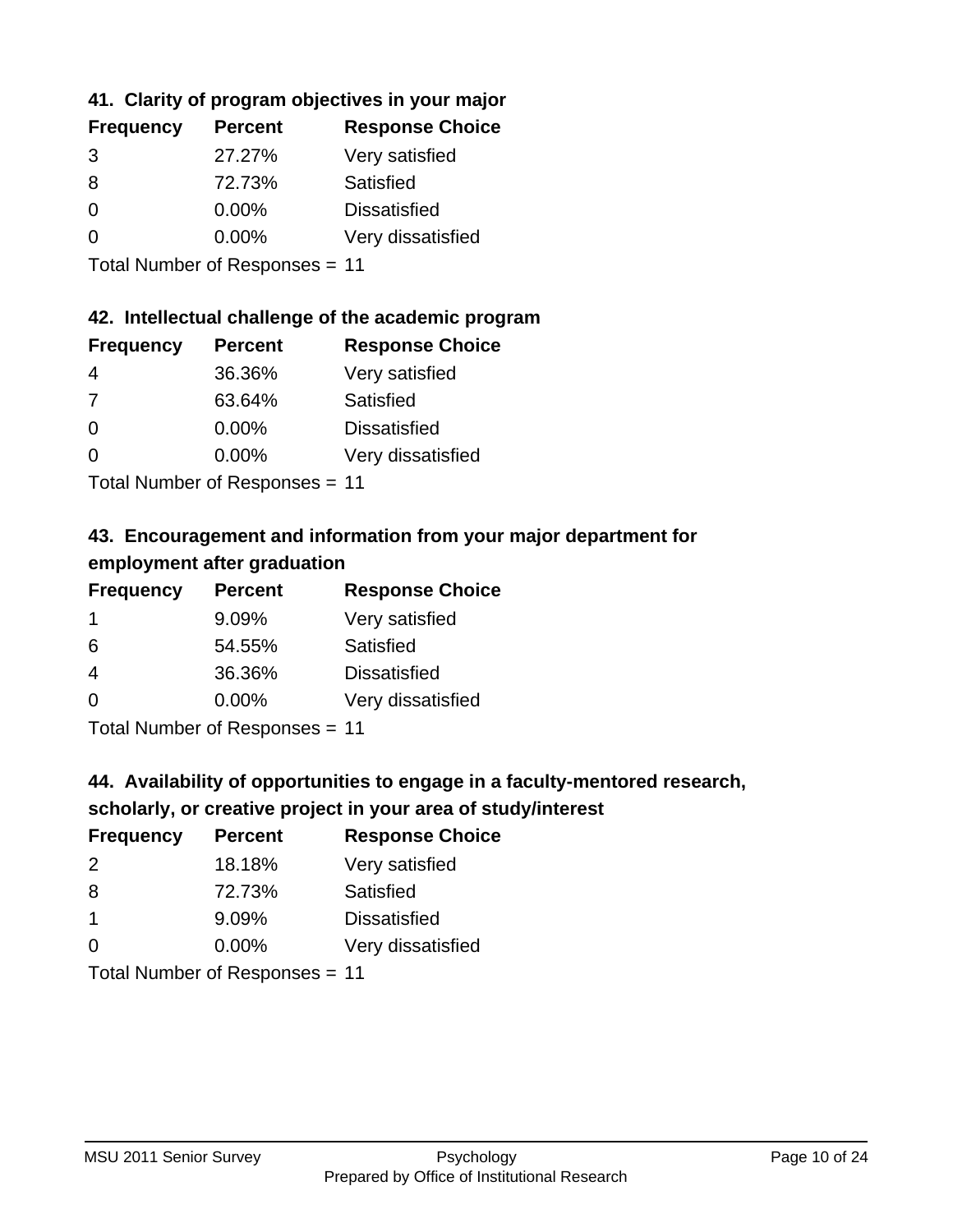#### **45. Library hours**

| <b>Frequency</b> | <b>Percent</b> | <b>Response Choice</b> |
|------------------|----------------|------------------------|
| 5                | 45.45%         | Very satisfied         |
| 4                | 36.36%         | Satisfied              |
| $\mathcal{P}$    | 18.18%         | <b>Dissatisfied</b>    |
| 0                | $0.00\%$       | Very dissatisfied      |
|                  |                |                        |

Total Number of Responses = 11

### **46. Effectiveness of library personnel in meeting your information needs**

| <b>Frequency</b> | <b>Percent</b> | <b>Response Choice</b> |
|------------------|----------------|------------------------|
| $\mathcal{P}$    | 18.18%         | Very satisfied         |
| 8                | 72.73%         | Satisfied              |
|                  | 9.09%          | <b>Dissatisfied</b>    |
| $\Omega$         | 0.00%          | Very dissatisfied      |
|                  |                |                        |

Total Number of Responses = 11

### **47. Access to library resources on hand**

| <b>Frequency</b>           | <b>Percent</b> | <b>Response Choice</b> |
|----------------------------|----------------|------------------------|
| -1                         | 9.09%          | Very satisfied         |
| 8                          | 72.73%         | Satisfied              |
| 2                          | 18.18%         | <b>Dissatisfied</b>    |
| $\Omega$                   | $0.00\%$       | Very dissatisfied      |
| Tatal Number of Desperance |                |                        |

Total Number of Responses = 11

#### **48. Electronic access to library resources**

| <b>Frequency</b> | <b>Percent</b>            | <b>Response Choice</b> |
|------------------|---------------------------|------------------------|
| 3                | 27.27%                    | Very satisfied         |
| 6                | 54.55%                    | Satisfied              |
| 2                | 18.18%                    | <b>Dissatisfied</b>    |
| $\Omega$         | $0.00\%$                  | Very dissatisfied      |
|                  | Total Number of Deepersee |                        |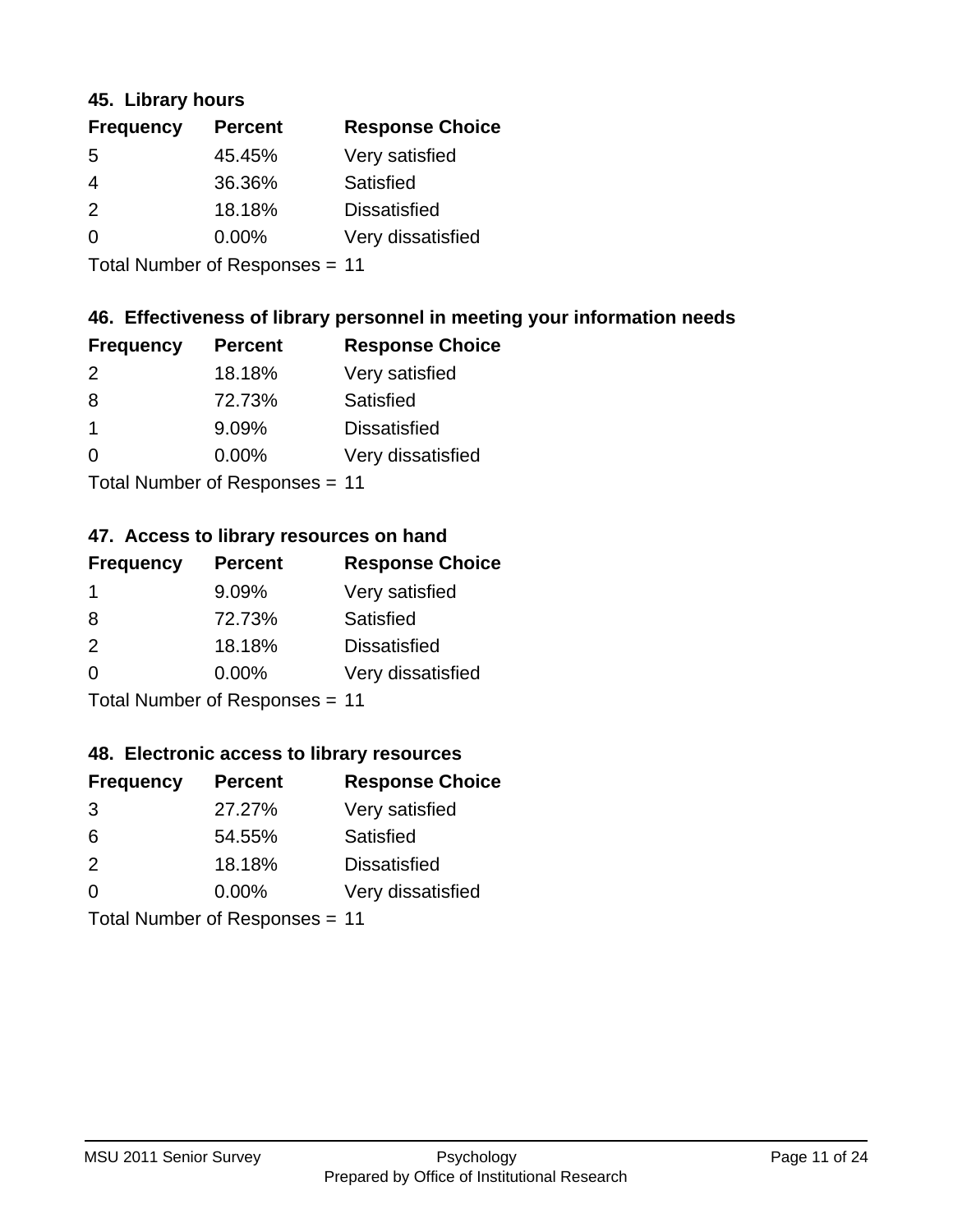**was in helping you achieve these goals. For questions 49-55, please indicate how effective University Studies at MSU** 

### **49. Writing Skills**

| <b>Frequency</b> | <b>Percent</b>                 | <b>Response Choice</b> |
|------------------|--------------------------------|------------------------|
| $\mathbf 1$      | 10.00%                         | Very effective         |
| 9                | 90.00%                         | Effective              |
| $\Omega$         | $0.00\%$                       | Ineffective            |
| $\Omega$         | $0.00\%$                       | Very ineffective       |
|                  | Total Number of Responses = 10 |                        |

#### **50. Speaking Skills**

| <b>Frequency</b> | <b>Percent</b>                 | <b>Response Choice</b> |
|------------------|--------------------------------|------------------------|
| -1               | 10.00%                         | Very effective         |
| 8                | 80.00%                         | Effective              |
| $\overline{1}$   | 10.00%                         | Ineffective            |
| $\Omega$         | $0.00\%$                       | Very ineffective       |
|                  | Total Number of Reconnege - 10 |                        |

Total Number of Responses = 10

#### **51. Critical Thinking Skills**

| <b>Frequency</b> | <b>Percent</b>                  | <b>Response Choice</b> |
|------------------|---------------------------------|------------------------|
| $\mathbf 1$      | 10.00%                          | Very effective         |
| 8                | 80.00%                          | Effective              |
| -1               | 10.00%                          | Ineffective            |
| $\Omega$         | 0.00%                           | Very ineffective       |
|                  | $Total Number of Denonose = 10$ |                        |

Total Number of Responses = 10

### **52. Computer Technology**

| <b>Frequency</b>               | <b>Percent</b> | <b>Response Choice</b> |
|--------------------------------|----------------|------------------------|
| -1                             | 10.00%         | Very effective         |
| 5                              | 50.00%         | Effective              |
| 3                              | 30.00%         | Ineffective            |
| -1                             | 10.00%         | Very ineffective       |
| Total Number of Responses = 10 |                |                        |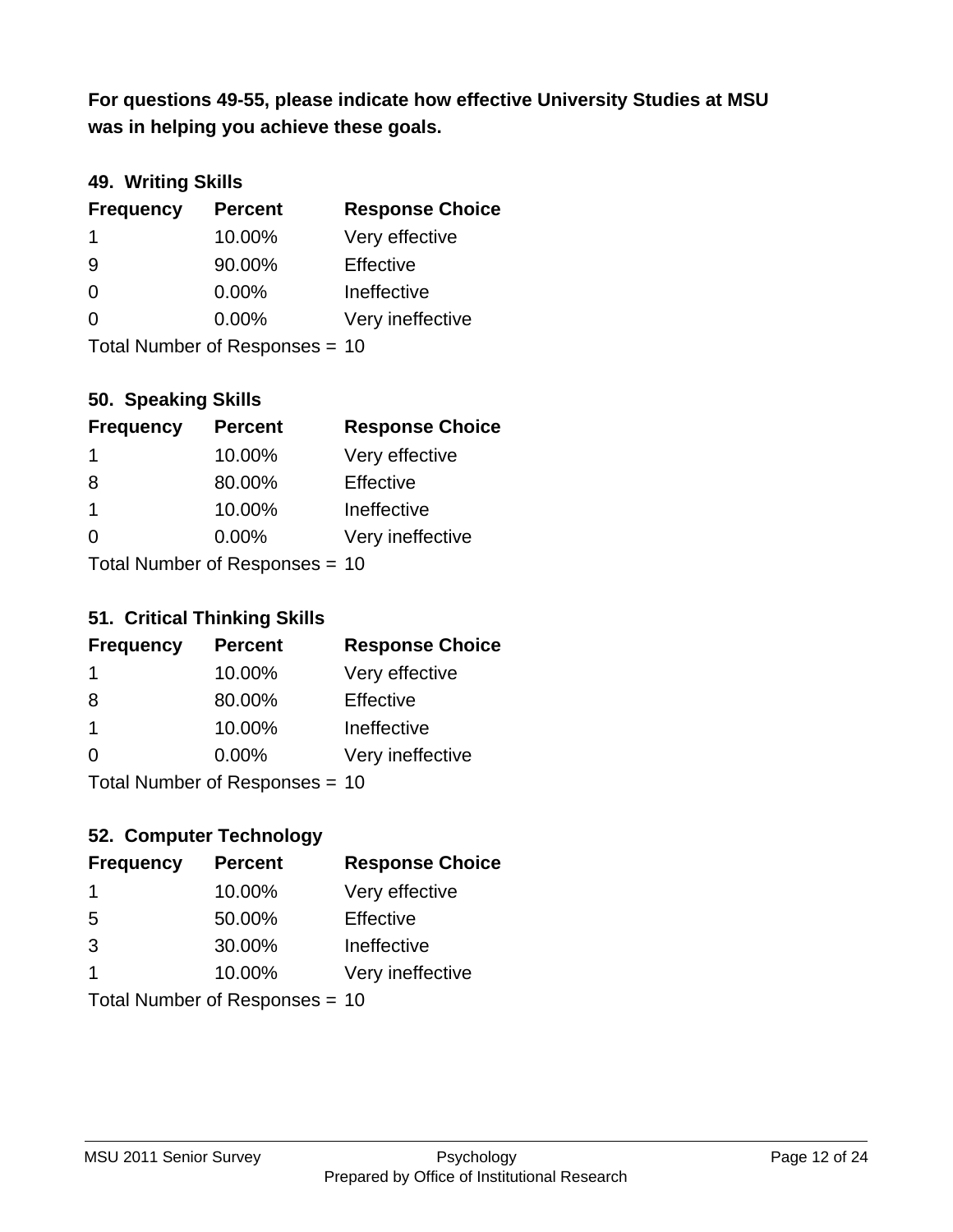### **53. General Knowledge in the liberal arts and sciences**

| <b>Frequency</b> | <b>Percent</b> | <b>Response Choice</b> |
|------------------|----------------|------------------------|
| $\mathcal{P}$    | 20.00%         | Very effective         |
| 8                | 80.00%         | Effective              |
| $\Omega$         | 0.00%          | Ineffective            |
| $\Omega$         | 0.00%          | Very ineffective       |
|                  |                |                        |

Total Number of Responses = 10

#### **54. International Perspectives**

| <b>Frequency</b> | <b>Percent</b> | <b>Response Choice</b> |
|------------------|----------------|------------------------|
| -1               | 10.00%         | Very effective         |
| 6                | 60.00%         | Effective              |
| 3                | 30.00%         | Ineffective            |
| 0                | 0.00%          | Very ineffective       |
|                  |                |                        |

Total Number of Responses = 10

### **55. Stimulation of interest in areas outside your chosen field of study**

| <b>Frequency</b>          | <b>Percent</b> | <b>Response Choice</b> |
|---------------------------|----------------|------------------------|
|                           | 10.00%         | Very effective         |
| 5                         | 50.00%         | Effective              |
| 3                         | 30.00%         | Ineffective            |
|                           | 10.00%         | Very ineffective       |
| Total Number of DoEROR 0. |                |                        |

Total Number of Responses = 10

## **For questions 56-83, please indicate how satisfactorily the following met your needs**

#### **56. African-American Student Services**

| <b>Frequency</b> | <b>Percent</b>                 | <b>Response Choice</b> |
|------------------|--------------------------------|------------------------|
| 10               | 100.00%                        | Did not use            |
| $\Omega$         | 0.00%                          | Very satisfied         |
| $\Omega$         | 0.00%                          | Satisfied              |
| $\Omega$         | $0.00\%$                       | <b>Dissatisfied</b>    |
| $\Omega$         | 0.00%                          | Very dissatisfied      |
|                  | Total Number of Responses = 10 |                        |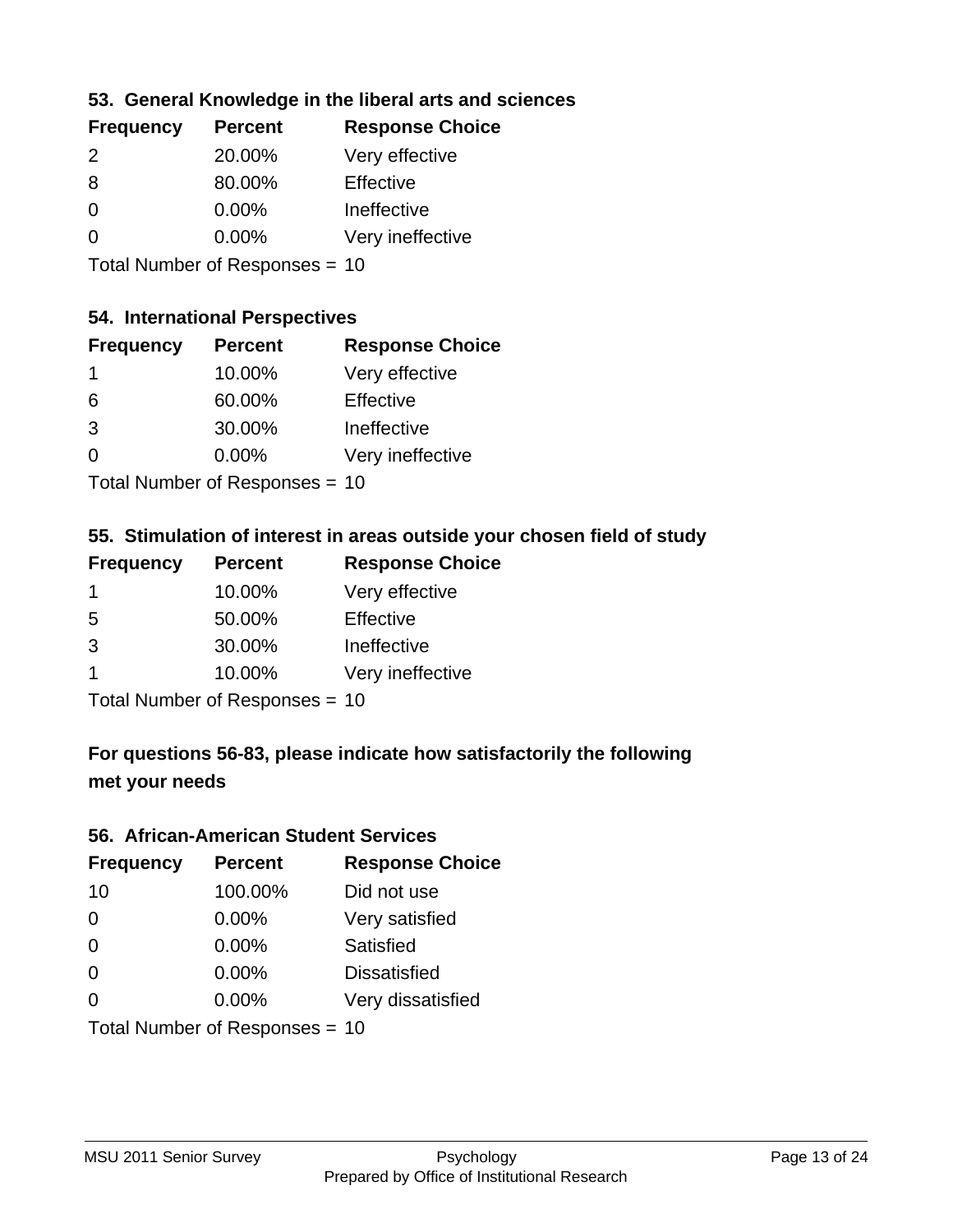#### **57. Career Services Office**

| <b>Frequency</b> | <b>Percent</b> | <b>Response Choice</b> |
|------------------|----------------|------------------------|
|                  | 90.00%         | Did not use            |
|                  | $0.00\%$       | Very satisfied         |
| 1                | 10.00%         | Satisfied              |
|                  | $0.00\%$       | <b>Dissatisfied</b>    |
|                  | $0.00\%$       | Very dissatisfied      |
|                  |                |                        |

Total Number of Responses = 10

### **58. Counseling and Testing Center**

| <b>Frequency</b> | <b>Percent</b>            | <b>Response Choice</b> |
|------------------|---------------------------|------------------------|
| 8                | 80.00%                    | Did not use            |
| $\Omega$         | 0.00%                     | Very satisfied         |
| 2                | 20.00%                    | <b>Satisfied</b>       |
| $\Omega$         | 0.00%                     | <b>Dissatisfied</b>    |
| 0                | 0.00%                     | Very dissatisfied      |
|                  | Total Number of Desponses |                        |

Total Number of Responses = 10

#### **59. Cultural programming and activities**

| <b>Frequency</b> | <b>Percent</b>                 | <b>Response Choice</b> |
|------------------|--------------------------------|------------------------|
| 7                | 63.64%                         | Did not use            |
| 3                | 27.27%                         | Very satisfied         |
| -1               | 9.09%                          | Satisfied              |
| $\Omega$         | $0.00\%$                       | <b>Dissatisfied</b>    |
| $\Omega$         | $0.00\%$                       | Very dissatisfied      |
|                  | Total Number of Responses = 11 |                        |

#### **60. E-study courses**

| <b>Frequency</b> | <b>Percent</b>                 | <b>Response Choice</b> |
|------------------|--------------------------------|------------------------|
| 7                | 63.64%                         | Did not use            |
| -1               | 9.09%                          | Very satisfied         |
| 3                | 27.27%                         | Satisfied              |
| $\Omega$         | 0.00%                          | <b>Dissatisfied</b>    |
| ∩                | $0.00\%$                       | Very dissatisfied      |
|                  | Total Number of Responses = 11 |                        |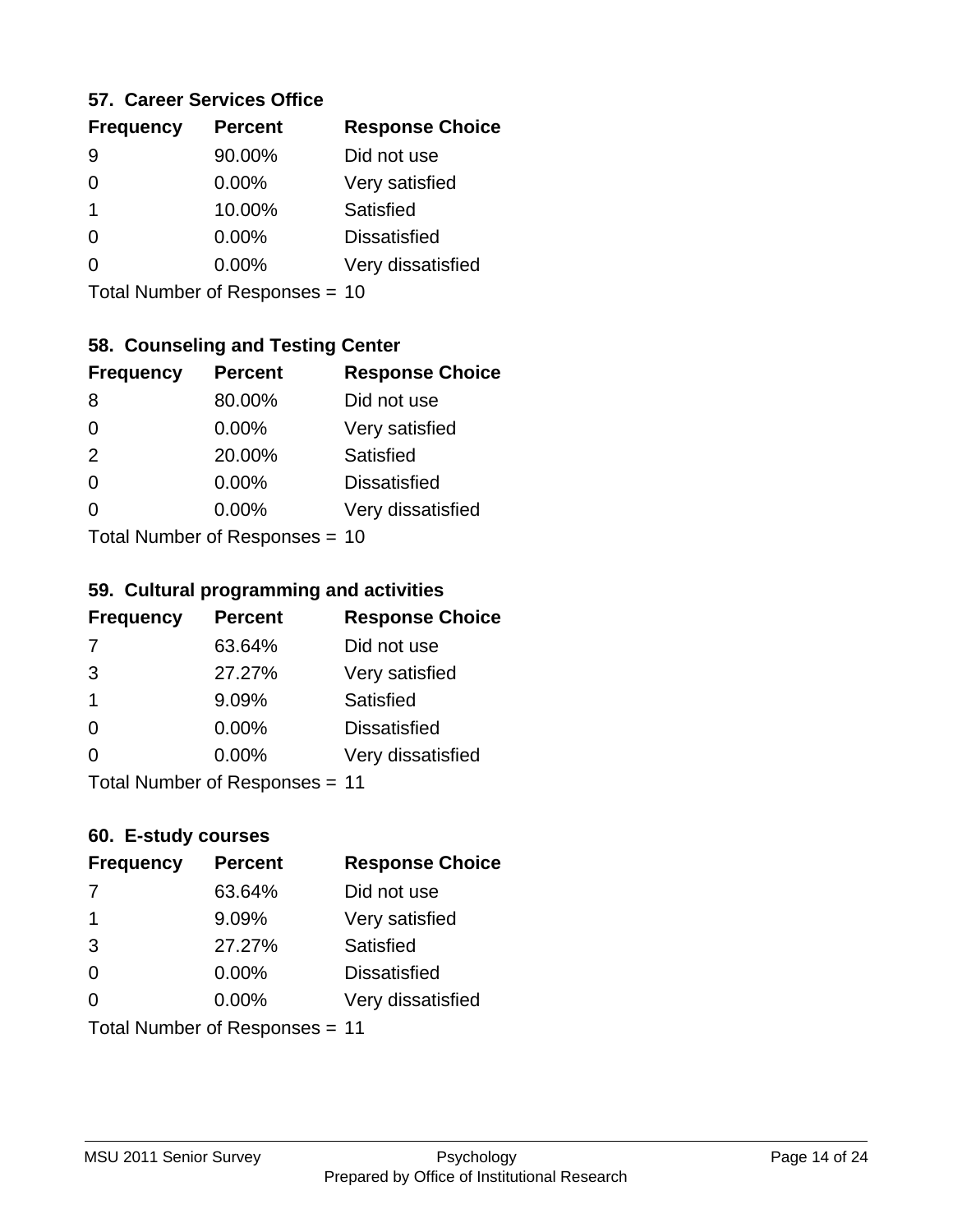#### **61. Food Services**

| <b>Frequency</b> | <b>Percent</b> | <b>Response Choice</b> |
|------------------|----------------|------------------------|
|                  | 10.00%         | Did not use            |
| $\mathcal{P}$    | 20.00%         | Very satisfied         |
| 5                | 50.00%         | Satisfied              |
| $\mathcal{P}$    | 20.00%         | <b>Dissatisfied</b>    |
| ∩                | 0.00%          | Very dissatisfied      |
|                  |                |                        |

Total Number of Responses = 10

### **62. Greek life and activities**

| <b>Frequency</b> | <b>Percent</b>                 | <b>Response Choice</b> |
|------------------|--------------------------------|------------------------|
| 5                | 50.00%                         | Did not use            |
| 1                | 10.00%                         | Very satisfied         |
| 3                | 30.00%                         | Satisfied              |
| 0                | 0.00%                          | <b>Dissatisfied</b>    |
| 1                | 10.00%                         | Very dissatisfied      |
|                  | Total Number of Responses = 10 |                        |

**63. Health Services**

| <b>Frequency</b> | <b>Percent</b>             | <b>Response Choice</b> |
|------------------|----------------------------|------------------------|
| 4                | 40.00%                     | Did not use            |
| 2                | 20.00%                     | Very satisfied         |
| 3                | 30.00%                     | Satisfied              |
| $\overline{1}$   | 10.00%                     | <b>Dissatisfied</b>    |
| $\Omega$         | 0.00%                      | Very dissatisfied      |
|                  | Total Number of Deepersoon |                        |

Total Number of Responses = 10

### **64. Honor Societies/Departmental Clubs/Special Interest Organizations**

| <b>Frequency</b> | <b>Percent</b>                 | <b>Response Choice</b> |
|------------------|--------------------------------|------------------------|
| 3                | 30.00%                         | Did not use            |
| 2                | 20.00%                         | Very satisfied         |
| 5                | 50.00%                         | Satisfied              |
| $\Omega$         | $0.00\%$                       | <b>Dissatisfied</b>    |
| $\Omega$         | 0.00%                          | Very dissatisfied      |
|                  | Total Number of Responses = 10 |                        |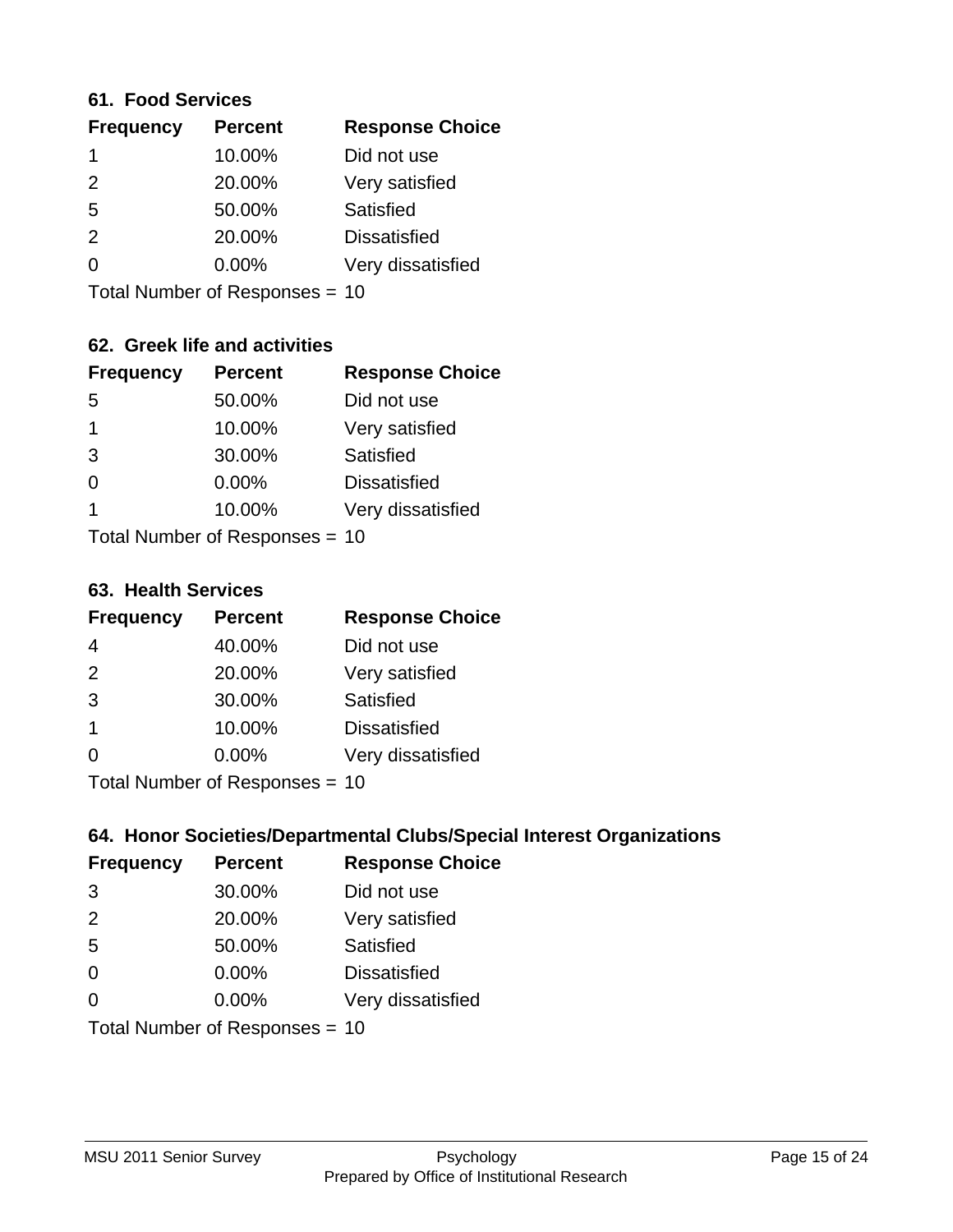#### **65. International Programs and activities**

| <b>Frequency</b> | <b>Percent</b> | <b>Response Choice</b> |
|------------------|----------------|------------------------|
| .5               | 50.00%         | Did not use            |
| 1                | 10.00%         | Very satisfied         |
|                  | 40.00%         | Satisfied              |
| O                | $0.00\%$       | <b>Dissatisfied</b>    |
|                  | $0.00\%$       | Very dissatisfied      |
|                  |                |                        |

Total Number of Responses = 10

### **66. International student support services**

| <b>Frequency</b> | <b>Percent</b>            | <b>Response Choice</b> |
|------------------|---------------------------|------------------------|
| 8                | 80.00%                    | Did not use            |
| 1                | 10.00%                    | Very satisfied         |
| $\mathbf 1$      | 10.00%                    | <b>Satisfied</b>       |
| $\Omega$         | 0.00%                     | <b>Dissatisfied</b>    |
| $\Omega$         | 0.00%                     | Very dissatisfied      |
|                  | Total Number of Desponses |                        |

Total Number of Responses = 10

#### **67. Intramural Sports and Recreation**

| <b>Frequency</b> | <b>Percent</b>                  | <b>Response Choice</b> |
|------------------|---------------------------------|------------------------|
| 3                | 30.00%                          | Did not use            |
| 2                | 20.00%                          | Very satisfied         |
| 5                | 50.00%                          | Satisfied              |
| $\Omega$         | 0.00%                           | <b>Dissatisfied</b>    |
| $\Omega$         | 0.00%                           | Very dissatisfied      |
|                  | $Total Number of Denonose = 10$ |                        |

Total Number of Responses = 10

### **68. Lowry Center/Community College**

| <b>Frequency</b> | <b>Percent</b>                 | <b>Response Choice</b> |
|------------------|--------------------------------|------------------------|
| 9                | 90.00%                         | Did not use            |
| 1                | 10.00%                         | Very satisfied         |
| 0                | 0.00%                          | Satisfied              |
| $\Omega$         | 0.00%                          | <b>Dissatisfied</b>    |
| 0                | $0.00\%$                       | Very dissatisfied      |
|                  | Total Number of Responses = 10 |                        |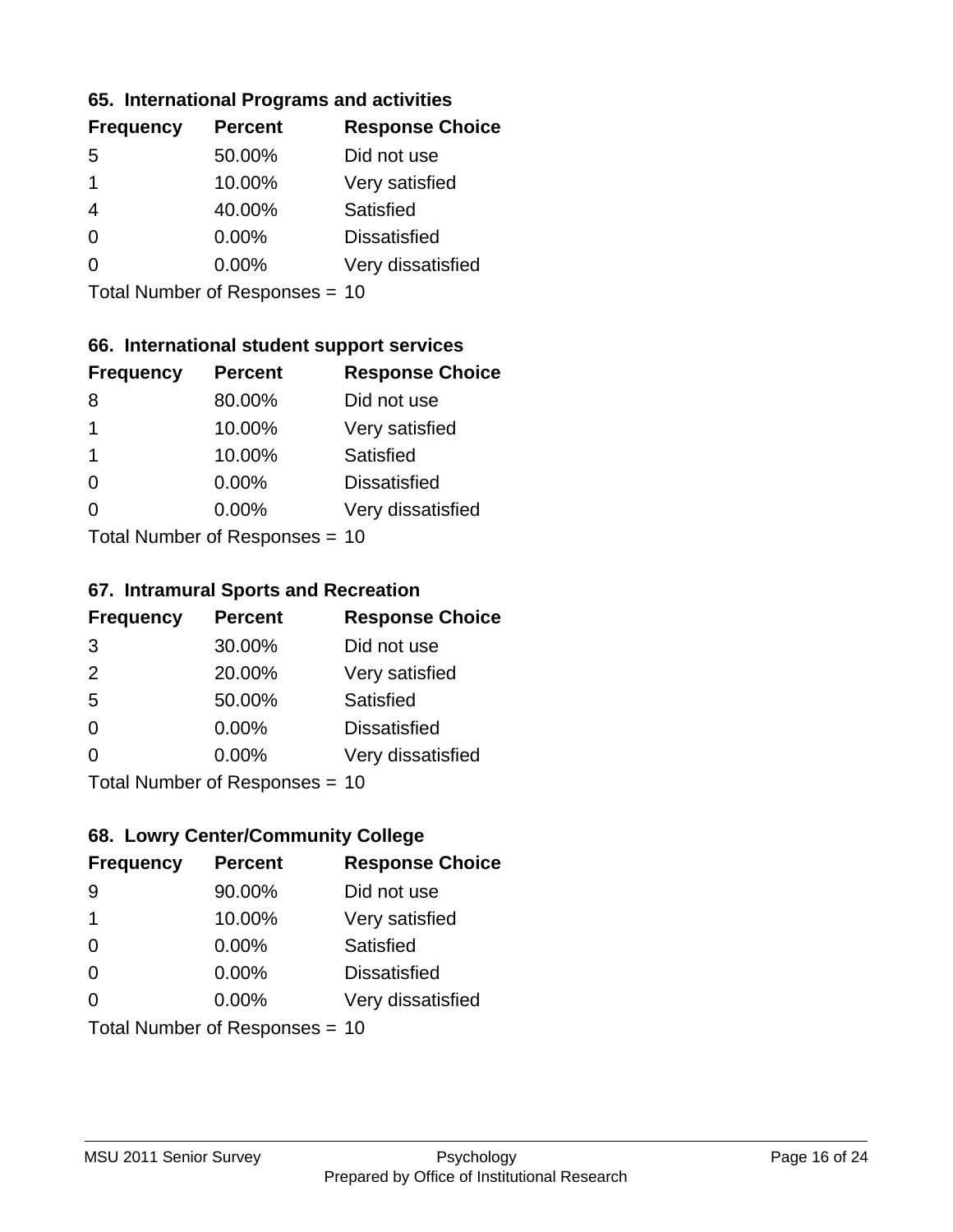### **69. Library**

| <b>Frequency</b> | <b>Percent</b> | <b>Response Choice</b> |
|------------------|----------------|------------------------|
| 1                | 9.09%          | Did not use            |
| 4                | 36.36%         | Very satisfied         |
| 5                | 45.45%         | Satisfied              |
| 1                | 9.09%          | <b>Dissatisfied</b>    |
| ∩                | 0.00%          | Very dissatisfied      |
|                  |                |                        |

Total Number of Responses = 11

# **70. MAP Report**

| <b>Frequency</b> | <b>Percent</b>                 | <b>Response Choice</b> |
|------------------|--------------------------------|------------------------|
| 1                | 9.09%                          | Did not use            |
| 3                | 27.27%                         | Very satisfied         |
| 5                | 45.45%                         | Satisfied              |
| 2                | 18.18%                         | <b>Dissatisfied</b>    |
| ∩                | $0.00\%$                       | Very dissatisfied      |
|                  | Total Number of Responses = 11 |                        |

#### **71. MSU Web site**

| <b>Frequency</b> | <b>Percent</b>                 | <b>Response Choice</b> |
|------------------|--------------------------------|------------------------|
| $\Omega$         | $0.00\%$                       | Did not use            |
| 5                | 45.45%                         | Very satisfied         |
| 5                | 45.45%                         | Satisfied              |
| -1               | 9.09%                          | <b>Dissatisfied</b>    |
| ∩                | 0.00%                          | Very dissatisfied      |
|                  | Total Number of Responses = 11 |                        |

# **72. NCAA Sports**

| <b>Frequency</b> | <b>Percent</b>                 | <b>Response Choice</b> |
|------------------|--------------------------------|------------------------|
| 6                | 60.00%                         | Did not use            |
| 2                | 20.00%                         | Very satisfied         |
| $\Omega$         | 0.00%                          | Satisfied              |
| 2                | 20.00%                         | <b>Dissatisfied</b>    |
| $\Omega$         | 0.00%                          | Very dissatisfied      |
|                  | Total Number of Responses = 10 |                        |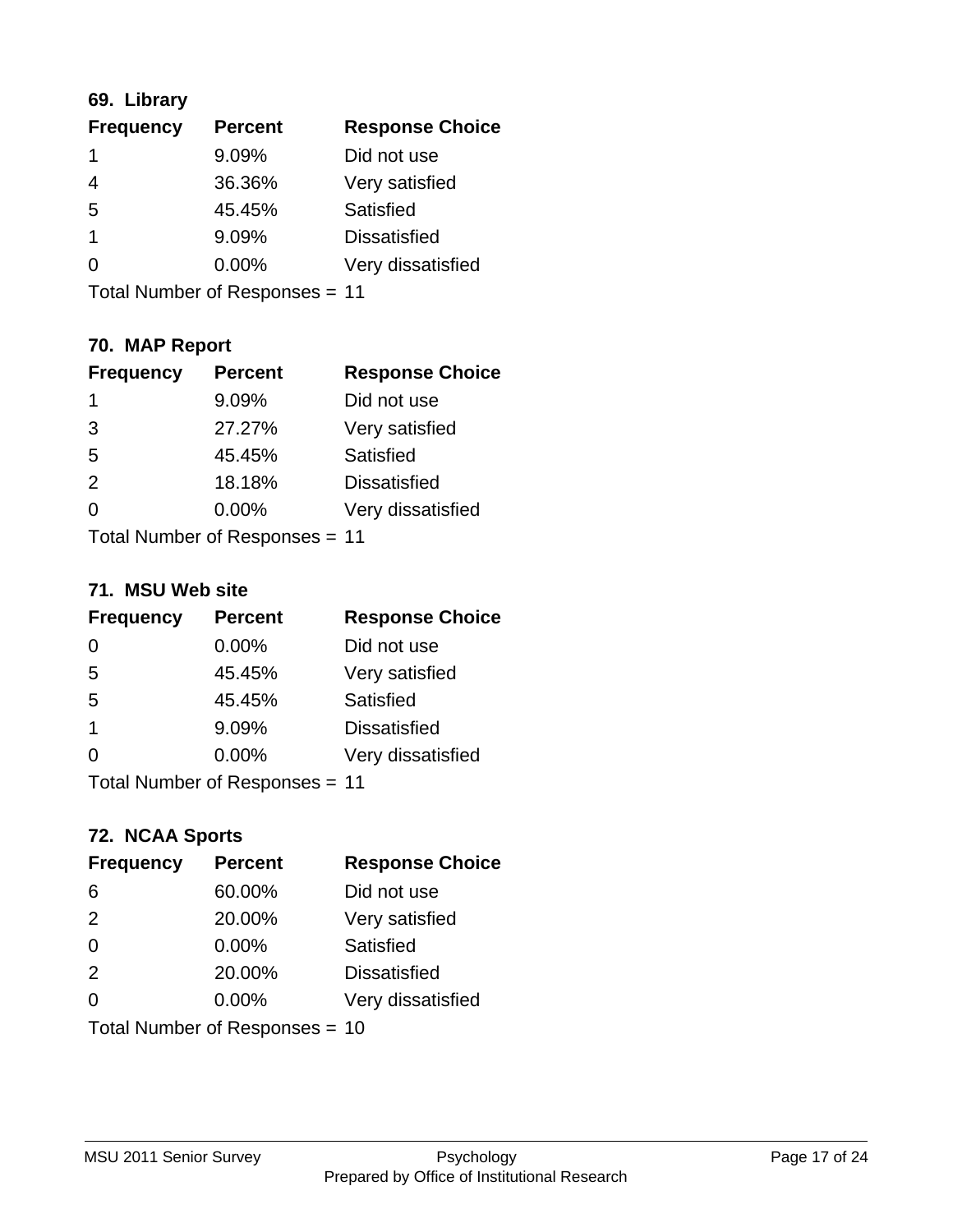### **73. Online courses that are not e-study**

| <b>Frequency</b> | <b>Percent</b> | <b>Response Choice</b> |
|------------------|----------------|------------------------|
| 10               | 100.00%        | Did not use            |
| 0                | $0.00\%$       | Very satisfied         |
| 0                | $0.00\%$       | Satisfied              |
| 0                | $0.00\%$       | <b>Dissatisfied</b>    |
|                  | $0.00\%$       | Very dissatisfied      |
|                  |                |                        |

Total Number of Responses = 10

### **74. Racer Touch Registration**

| <b>Frequency</b> | <b>Percent</b>            | <b>Response Choice</b> |
|------------------|---------------------------|------------------------|
| 0                | $0.00\%$                  | Did not use            |
| 3                | 27.27%                    | Very satisfied         |
| 3                | 27.27%                    | Satisfied              |
| 3                | 27.27%                    | <b>Dissatisfied</b>    |
| $\mathcal{P}$    | 18.18%                    | Very dissatisfied      |
|                  | Total Number of Doopenoon |                        |

Total Number of Responses = 11

### **75. Residential College programming and activities**

| <b>Frequency</b> | <b>Percent</b>                  | <b>Response Choice</b> |
|------------------|---------------------------------|------------------------|
| 2                | 20.00%                          | Did not use            |
| 2                | 20.00%                          | Very satisfied         |
| 6                | 60.00%                          | Satisfied              |
| $\Omega$         | 0.00%                           | <b>Dissatisfied</b>    |
| $\Omega$         | 0.00%                           | Very dissatisfied      |
|                  | $Total Number of Denonose = 10$ |                        |

Total Number of Responses = 10

### **76. Scholarships/grants/student employment**

| <b>Frequency</b> | <b>Percent</b>                 | <b>Response Choice</b> |
|------------------|--------------------------------|------------------------|
| 2                | 18.18%                         | Did not use            |
| 3                | 27.27%                         | Very satisfied         |
| $\overline{4}$   | 36.36%                         | Satisfied              |
| 2                | 18.18%                         | <b>Dissatisfied</b>    |
| $\Omega$         | 0.00%                          | Very dissatisfied      |
|                  | Total Number of Responses = 11 |                        |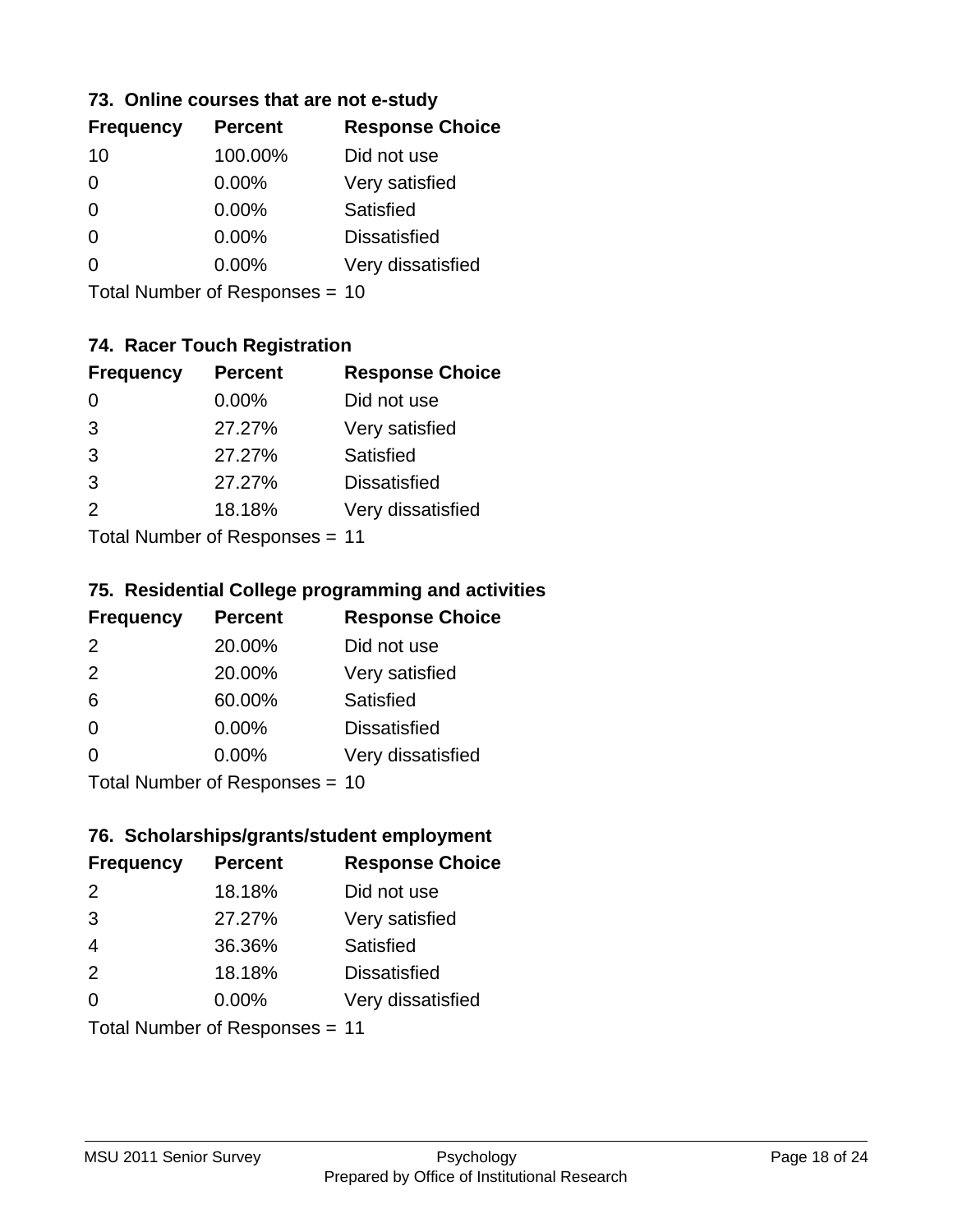#### **77. Security Services**

| <b>Frequency</b> | <b>Percent</b> | <b>Response Choice</b> |
|------------------|----------------|------------------------|
| 5                | 50.00%         | Did not use            |
| 3                | 30.00%         | Very satisfied         |
| $\mathcal{P}$    | 20.00%         | Satisfied              |
| $\Omega$         | $0.00\%$       | <b>Dissatisfied</b>    |
| ∩                | $0.00\%$       | Very dissatisfied      |
|                  |                |                        |

Total Number of Responses = 10

### **78. Services for non-traditional students**

| <b>Frequency</b>          | <b>Percent</b> | <b>Response Choice</b> |
|---------------------------|----------------|------------------------|
| 9                         | 90.00%         | Did not use            |
| 0                         | 0.00%          | Very satisfied         |
| 1                         | 10.00%         | Satisfied              |
| 0                         | 0.00%          | <b>Dissatisfied</b>    |
| O                         | 0.00%          | Very dissatisfied      |
| Total Number of Desponses |                |                        |

Total Number of Responses = 10

#### **79. Student Support Services (Trio)**

| <b>Frequency</b> | <b>Percent</b>                  | <b>Response Choice</b> |
|------------------|---------------------------------|------------------------|
| -9               | 90.00%                          | Did not use            |
| $\Omega$         | $0.00\%$                        | Very satisfied         |
| $\mathbf 1$      | 10.00%                          | <b>Satisfied</b>       |
| $\Omega$         | $0.00\%$                        | <b>Dissatisfied</b>    |
| $\Omega$         | $0.00\%$                        | Very dissatisfied      |
|                  | $Total Number of Denonose = 10$ |                        |

Total Number of Responses = 10

### **80. Student PIN System**

| <b>Frequency</b> | <b>Percent</b>                 | <b>Response Choice</b> |
|------------------|--------------------------------|------------------------|
| $\Omega$         | 0.00%                          | Did not use            |
| $\overline{4}$   | 36.36%                         | Very satisfied         |
| 7                | 63.64%                         | Satisfied              |
| $\Omega$         | 0.00%                          | <b>Dissatisfied</b>    |
| $\Omega$         | $0.00\%$                       | Very dissatisfied      |
|                  | Total Number of Responses = 11 |                        |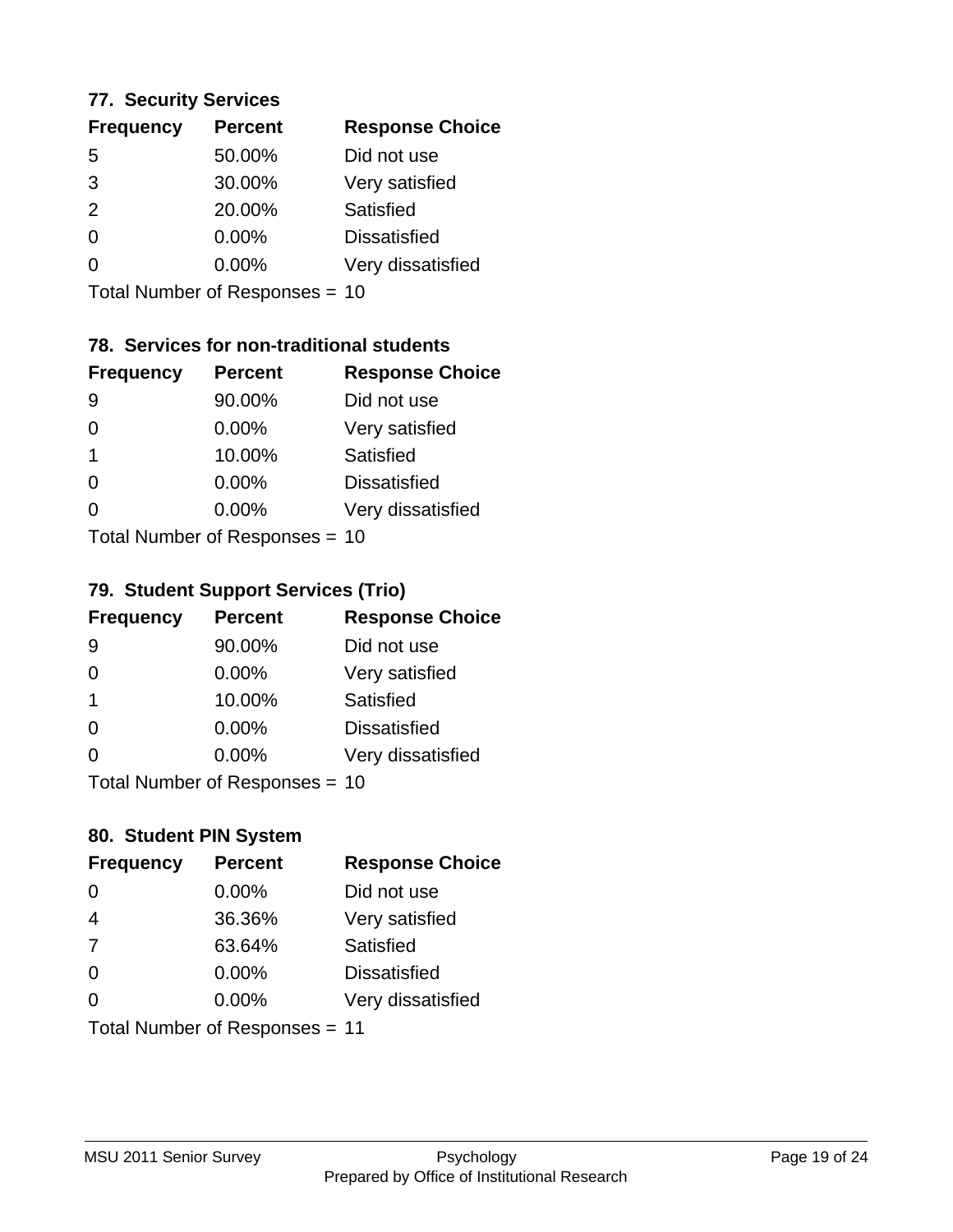### **81. Student Records/Transcript Services**

| <b>Frequency</b> | <b>Percent</b> | <b>Response Choice</b> |
|------------------|----------------|------------------------|
| 4                | 36.36%         | Did not use            |
| $\mathcal{P}$    | 18.18%         | Very satisfied         |
| 5                | 45.45%         | Satisfied              |
| ∩                | 0.00%          | <b>Dissatisfied</b>    |
| ∩                | $0.00\%$       | Very dissatisfied      |

Total Number of Responses = 11

### **82. Computer and Internet access for study and research needs**

| <b>Frequency</b> | <b>Percent</b>            | <b>Response Choice</b> |
|------------------|---------------------------|------------------------|
| 1                | 10.00%                    | Did not use            |
| 2                | 20.00%                    | Very satisfied         |
| 6                | 60.00%                    | Satisfied              |
| -1               | 10.00%                    | <b>Dissatisfied</b>    |
| 0                | 0.00%                     | Very dissatisfied      |
|                  | Total Number of Desponses |                        |

Total Number of Responses = 10

#### **83. Women's Center**

| <b>Frequency</b> | <b>Percent</b>            | <b>Response Choice</b> |
|------------------|---------------------------|------------------------|
| 10               | 100.00%                   | Did not use            |
| $\Omega$         | 0.00%                     | Very satisfied         |
| $\Omega$         | $0.00\%$                  | Satisfied              |
| $\Omega$         | 0.00%                     | <b>Dissatisfied</b>    |
| $\Omega$         | $0.00\%$                  | Very dissatisfied      |
|                  | Total Number of Deepersee |                        |

Total Number of Responses = 10

### **84. To what extent did you participate in Residential College activities?**

| <b>Frequency</b> | <b>Percent</b> | <b>Response Choice</b> |
|------------------|----------------|------------------------|
| 4                | 36.36%         | Did not participate    |
| $\mathcal{P}$    | 18.18%         | Frequently             |
| 2                | 18.18%         | Occasionally           |
| 3                | 27.27%         | Seldom                 |
|                  |                |                        |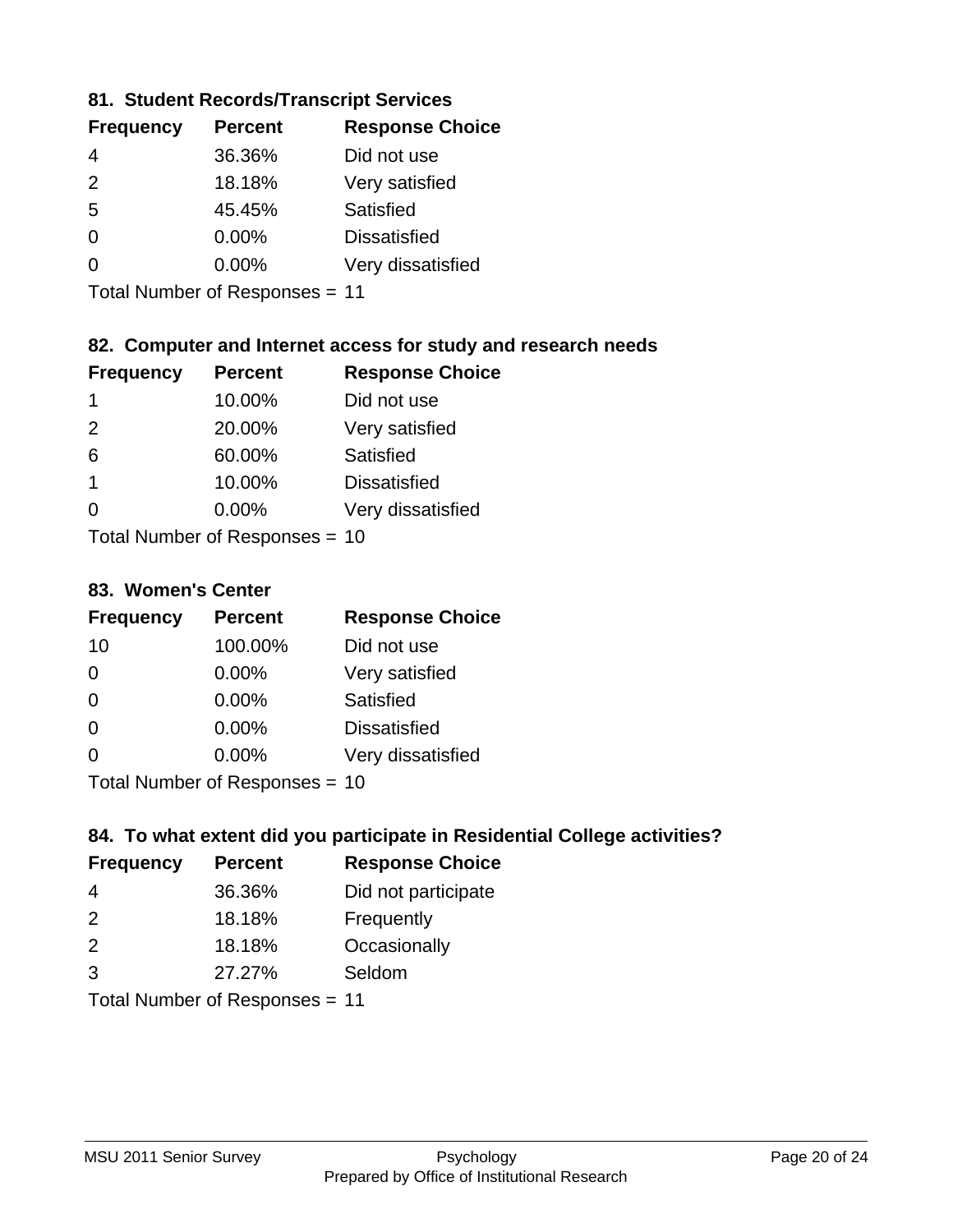| <b>Frequency</b> | <b>Percent</b> | <b>Response Choice</b>                 |
|------------------|----------------|----------------------------------------|
| 3                | 27.27%         | Not familiar with Residential Colleges |
|                  | 9.09%          | Very positive                          |
| 6                | 54.55%         | <b>Positive</b>                        |
| 0                | $0.00\%$       | <b>Negative</b>                        |
|                  | 9.09%          | Very negative                          |

**85. Which phrase best describes your opinion of Residential Colleges?**

Total Number of Responses = 11

#### **Questions 86-95**

**University Graduate." Please indicate how effective your MSU experience was in The University has formulated ten desired "Characteristics of the Murray State enhancing your abilities in each area.**

**86. Engage in mature, independent and creative thought and express that thought effectively in oral and written communication;**

| <b>Percent</b> | <b>Response Choice</b> |
|----------------|------------------------|
| 36.36%         | Very effective         |
| 63.64%         | Effective              |
| 0.00%          | Ineffective            |
| $0.00\%$       | Very ineffective       |
|                |                        |

Total Number of Responses = 11

**87. Understand and apply the critical and scientific methodologies that** 

**academic disciplines employ to discover knowledge and ascertain its validity;**

| <b>Frequency</b> | <b>Percent</b> | <b>Response Choice</b> |
|------------------|----------------|------------------------|
| 4                | 36.36%         | Very effective         |
| 7                | 63.64%         | Effective              |
| $\Omega$         | 0.00%          | Ineffective            |
| $\Omega$         | 0.00%          | Very ineffective       |
|                  |                |                        |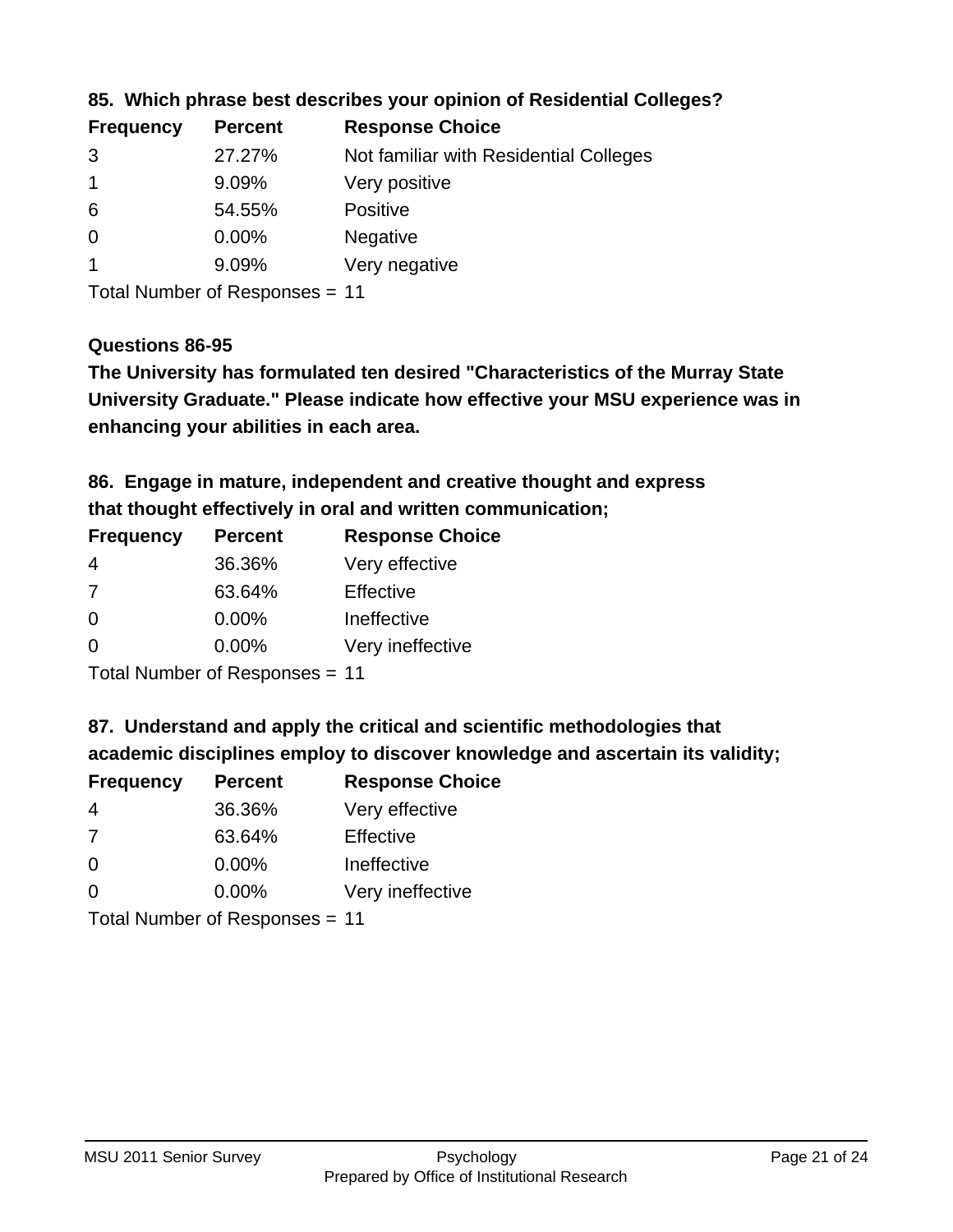# **88. Apply sound standards of information gathering, analysis and evaluation to reach logical decisions;**

| <b>Frequency</b> | <b>Percent</b> | <b>Response Choice</b> |
|------------------|----------------|------------------------|
| 4                | 36.36%         | Very effective         |
| 7                | 63.64%         | Effective              |
| $\Omega$         | $0.00\%$       | Ineffective            |
| O                | $0.00\%$       | Very ineffective       |

Total Number of Responses = 11

# **89. Understand the roles and applications of science and technology in the solution of the problems of a changing world;**

| <b>Frequency</b> | <b>Percent</b>             | <b>Response Choice</b> |
|------------------|----------------------------|------------------------|
| 3                | 27.27%                     | Very effective         |
| 6                | 54.55%                     | Effective              |
| 2                | 18.18%                     | Ineffective            |
| $\Omega$         | 0.00%                      | Very ineffective       |
|                  | Tatal Number of Desperance |                        |

Total Number of Responses = 11

# **90. Demonstrate a critical understanding of the world's historical, literary, philosophical, and artistic traditions;**

| <b>Frequency</b> | <b>Percent</b> | <b>Response Choice</b> |
|------------------|----------------|------------------------|
| 2                | 18.18%         | Very effective         |
| 8                | 72.73%         | Effective              |
| $\overline{1}$   | 9.09%          | Ineffective            |
| $\Omega$         | 0.00%          | Very ineffective       |
|                  |                |                        |

Total Number of Responses = 11

# **91. Understand the dynamics of cultural diversity, of competing economic and political systems, and of complex moral and ethical issues;**

| <b>Frequency</b> | <b>Percent</b>                 | <b>Response Choice</b> |
|------------------|--------------------------------|------------------------|
| 2                | 18.18%                         | Very effective         |
| 6                | 54.55%                         | Effective              |
| 3                | 27.27%                         | Ineffective            |
| $\Omega$         | $0.00\%$                       | Very ineffective       |
|                  | Total Number of Responses = 11 |                        |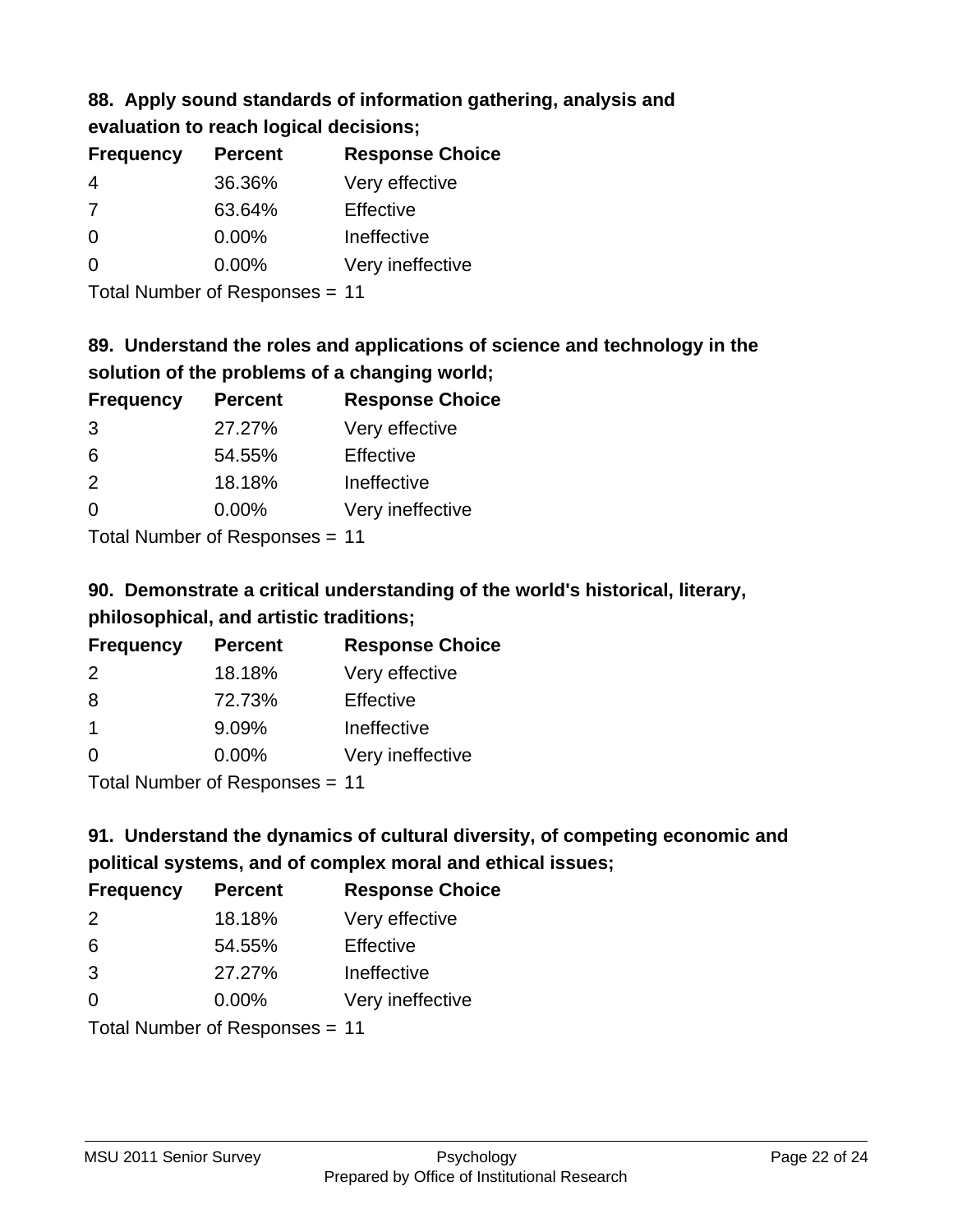### **92. Understand the nature of and engage in ethical behavior and**

**responsible citizenship;**

| <b>Percent</b> | <b>Response Choice</b> |
|----------------|------------------------|
| 27.27%         | Very effective         |
| 63.64%         | Effective              |
| 9.09%          | Ineffective            |
| $0.00\%$       | Very ineffective       |
|                |                        |

Total Number of Responses = 11

# **93. Understand the importance of the behaviors necessary to maintain a healthy lifestyle;**

| <b>Frequency</b>        | <b>Percent</b>                 | <b>Response Choice</b> |
|-------------------------|--------------------------------|------------------------|
| 2                       | 18.18%                         | Very effective         |
| 7                       | 63.64%                         | Effective              |
| $\overline{\mathbf{1}}$ | 9.09%                          | Ineffective            |
|                         | 9.09%                          | Very ineffective       |
|                         | Tatal Manufacture Construction |                        |

Total Number of Responses = 11

### **94. Demonstrate mastery of a chosen field of study; and**

| <b>Frequency</b> | <b>Percent</b> | <b>Response Choice</b> |
|------------------|----------------|------------------------|
| 4                | 36.36%         | Very effective         |
| 6                | 54.55%         | Effective              |
|                  | 9.09%          | Ineffective            |
| $\Omega$         | 0.00%          | Very ineffective       |
|                  |                |                        |

Total Number of Responses = 11

### **95. Value intellectual pursuit and continuous learning in a changing world.**

| <b>Frequency</b>          | <b>Percent</b> | <b>Response Choice</b> |
|---------------------------|----------------|------------------------|
| -5                        | 45.45%         | Very effective         |
| 6                         | 54.55%         | Effective              |
| $\Omega$                  | 0.00%          | Ineffective            |
| $\Omega$                  | 0.00%          | Very ineffective       |
| Total Number of Deepersee |                |                        |